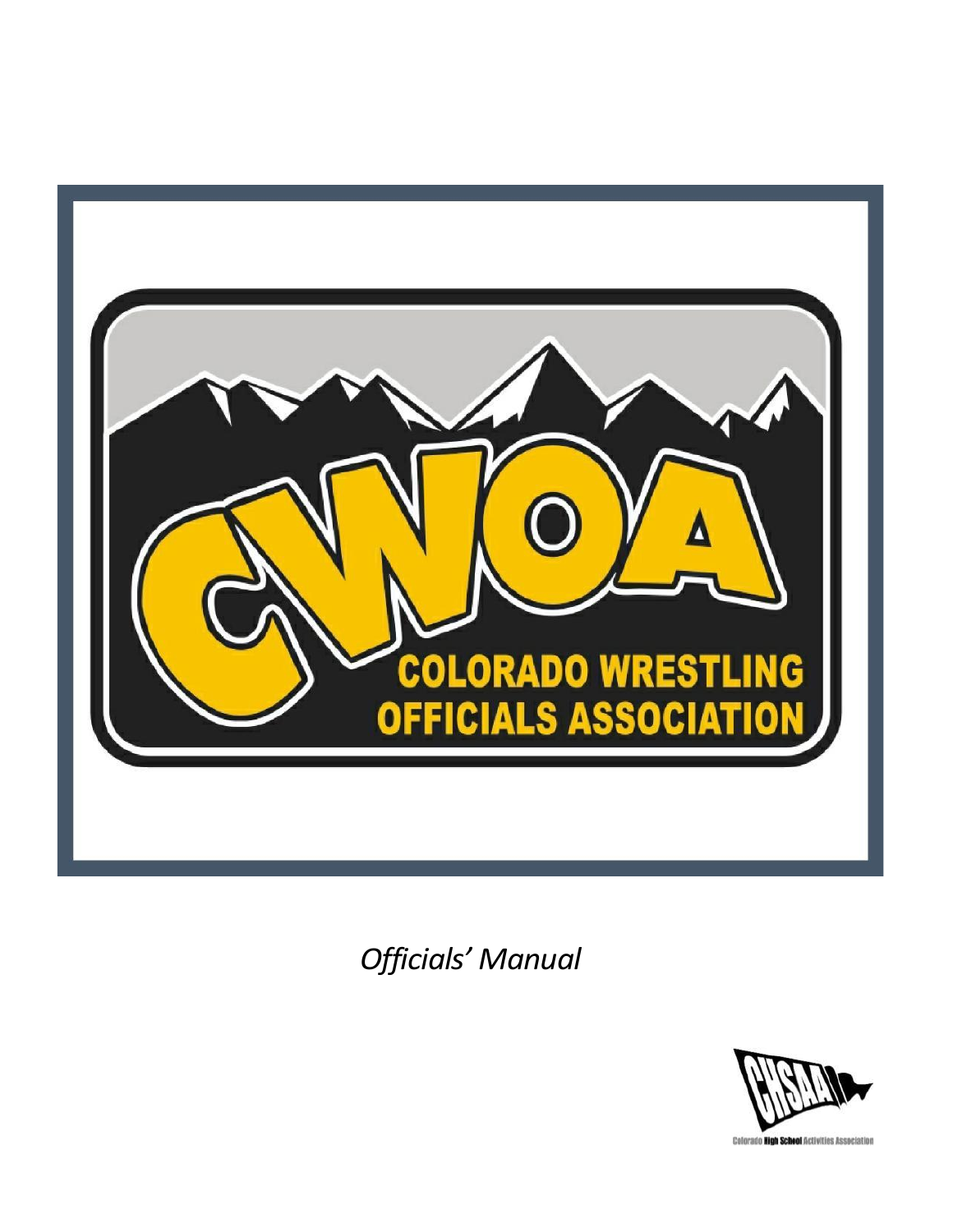

# **COLORADO WRESTLING OFFICIALS' ASSOCIATION**

# **Mission, Vision and Core Values**

# **MISSION:**

**The Colorado Wrestling Officials Association provides all Colorado wrestling officials opportunities to develop through training, recognition, and advancement.**

# **VISION:**

**The Colorado Wrestling Officials Association strives to have the best wrestling officials in the country.**

# **CORE VALUES:**

**Sportsmanship - Respect all coaches, participants, team personnel, and spectators.**

**Character - Exhibit professionalism and integrity on and off the mat.** 

**Excellence - Promote improvement through training, recognition, and evaluation.**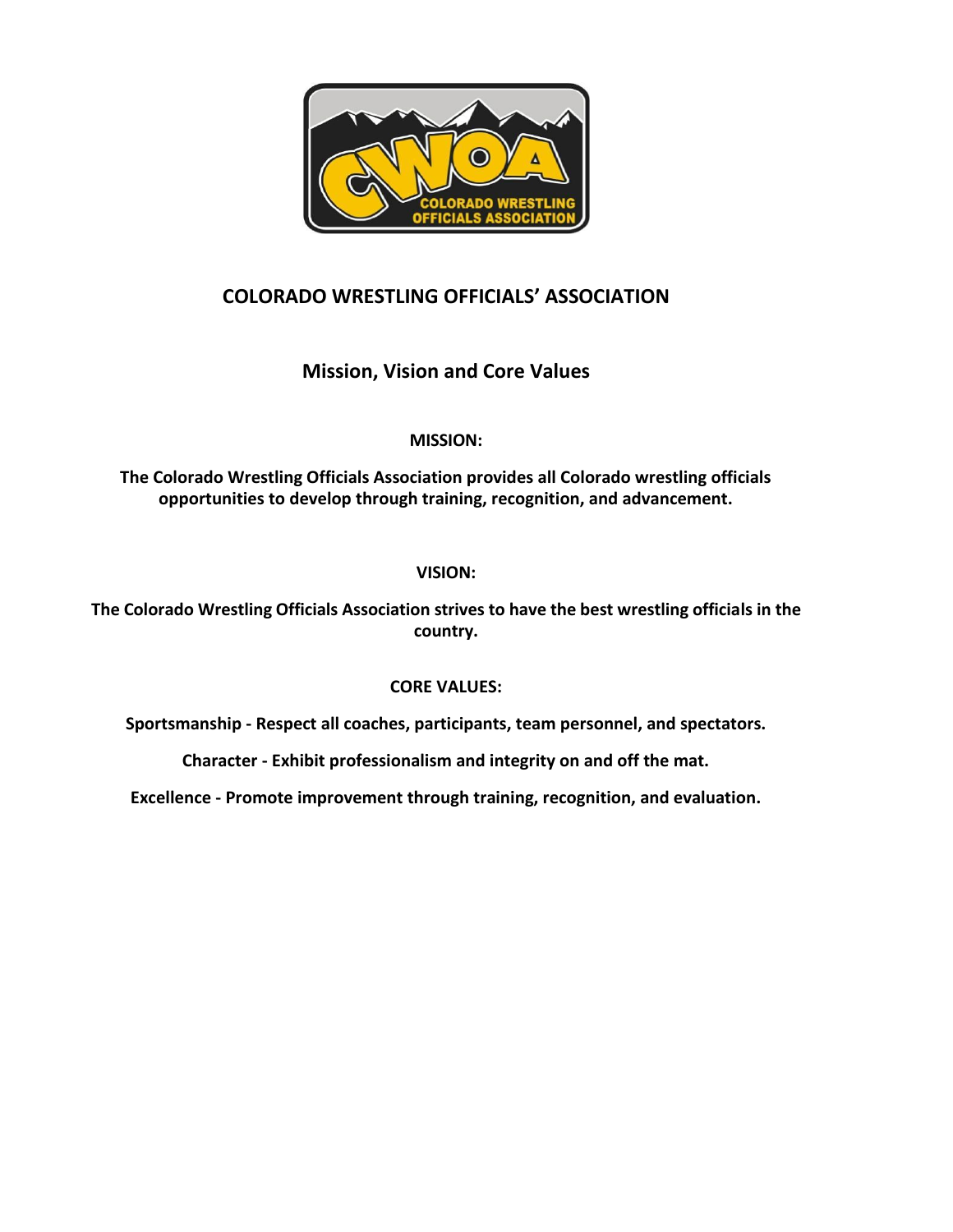# **CWOA COMMUNICATION TOOLS**

# **CWOA Website**

The CWOA has established its own website, **[www.cwoa.us](http://www.cwoa.us/)**. Information about the organization, rules interpretations and other items of interest can be accessed at this location in addition to the material housed at the "Officials Center" on the CHSAA website.

# **Mobile Text Alert Subscription**

Members may subscribe to text alerts from the CWOA by clicking on the link [http://mobile-text](http://mobile-text-alerts.com/CWOA)[alerts.com/CWOA](http://mobile-text-alerts.com/CWOA) or by texting the word **CWOA** to **781-728-9542**. Text alerts will be sent to subscribing members. This is a "private" service solely for the benefit of communications within CWOA. Your number would not be used for any other purpose.

# **Social Media**

**FACEBOOK**

<https://www.facebook.com/pages/Colorado-Wrestling-Officials-Association/>



# **TWITTER**

<https://twitter.com/cwoawrestling>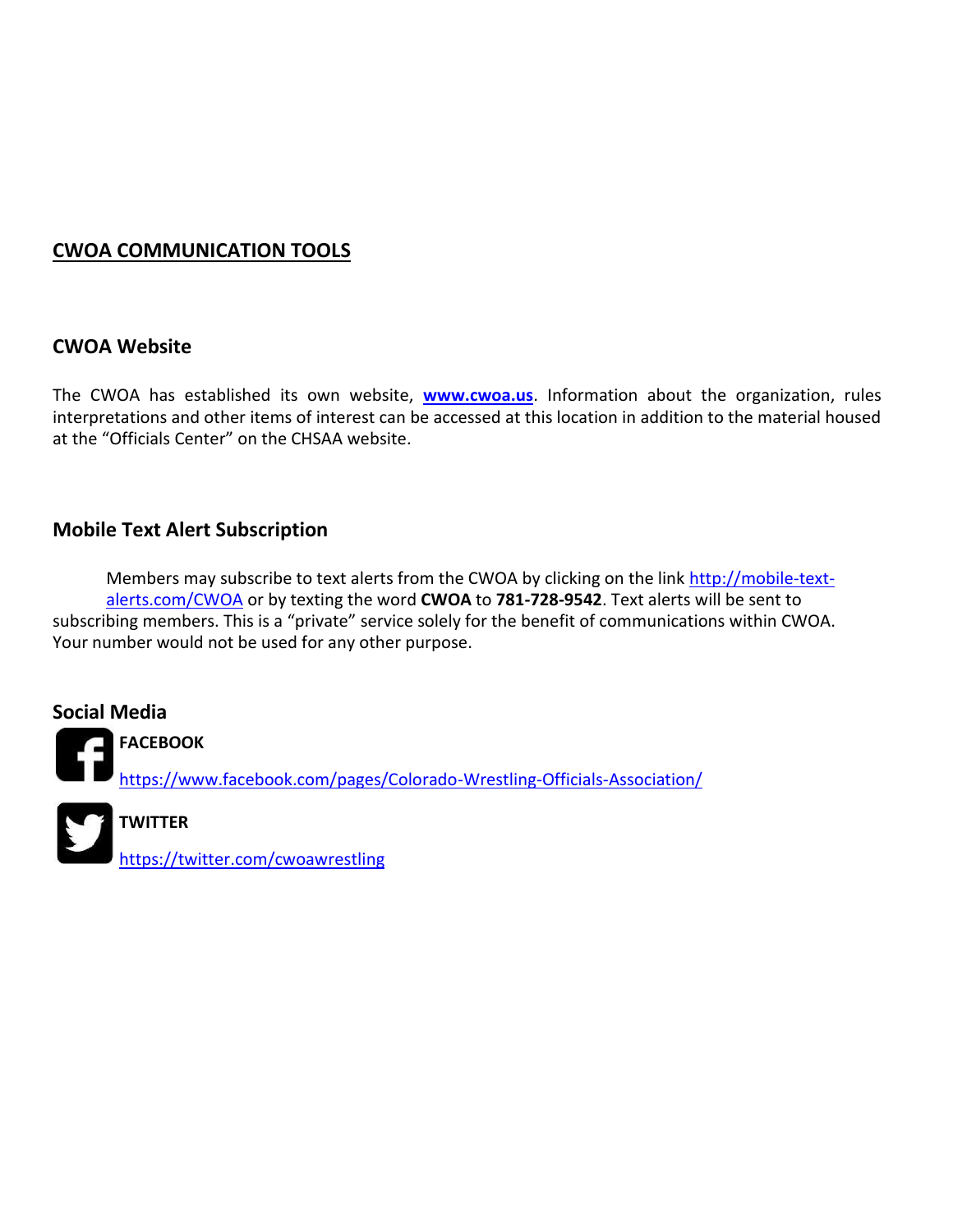# **HONORARY LIFETIME MEMBERSHIPS**

# *"These officials exemplified the values of Sportsmanship, Character and Excellence during their careers."*

Bachicha, Pino Brighton Ballinger, Walter **Loveland** Bellamy, Ken Wheatridge Bettger, Rick Steamboat Springs Clay, Walt **Pueblo** Coca, Ray Grand Junction Colbert, Curt Littleton Colbert, George Lakewood Cox, Carl Grand Junction Daly, Dan Denver Daniels, Mike Grand Junction Deyo, Doug Craig Dumler, J.R. Berthoud Fetter, Alvis D. Grand Junction Flieger, Gordon Englewood Frisch, David Colorado Springs Gabel, Steve LaSalle Goss, Bernie Grand Junction Hancock, John Greeley Harrel, Jerry Burlington Hoemann, Steve Highlands Ranch Howard, Will **Denver** Johnson, Colin Broomfield Klassen, Daryn Brighton Klune, Joe Lakewood Knaub, Ben Denver Kopetzky, Bob Wiggins Lampe, Stan Fort Morgan Lear, Al Windsor Leon, Tim Grand Junction Lopez, Tom Fort Collins Lopez, Vince Alamosa Martinez, Art Pueblo McClain, Jeff Littleton McClure, John (Skip) Center McGraw, Herschel Fort Collins McGuire, Ray **Aurora** McPeek, Richard D Grand Junction Meisenheimer, Darrell Grand Junction Mendoza, Ryun Brighton Miller, Benjamin Phoenix Moles, B.O. Denver Monasmith, Daryl Wray Moore, Gerald Evergreen Morelli, Frank Florence

Nelson, Stan Colorado Springs Paolucci, Tano La Junta Pike, Ron Pueblo Place, Albert "Bo" Denver Pohja, Dan Colorado Springs Powell, Frank Lakewood Purdom, Brett Denver Pursley, Stan Aurora Reader, William (Bill) CHSAA Reichert, Don Boulder Rhoades, Ray Burlington Roldan, Mike Greeley Sandau, Gary LaSalle Sanders, Clarence "Barney" Fort Morgan Schade, Harry **Denver** Smith, Robert Wray Sondgeroth, Don Aurora Stazio, Gerald Boulder Thompson, Jon Fort Collins Trujillo, Ron Englewood Van Dahm, Mike Grand Junction Veraldi, Jim Lakewood Wagner, Julius "Hans" Fort Collins Whalley, Ed Grand Junction Wiedeman, Rocky Monte Vista

Willems, Byron Craig

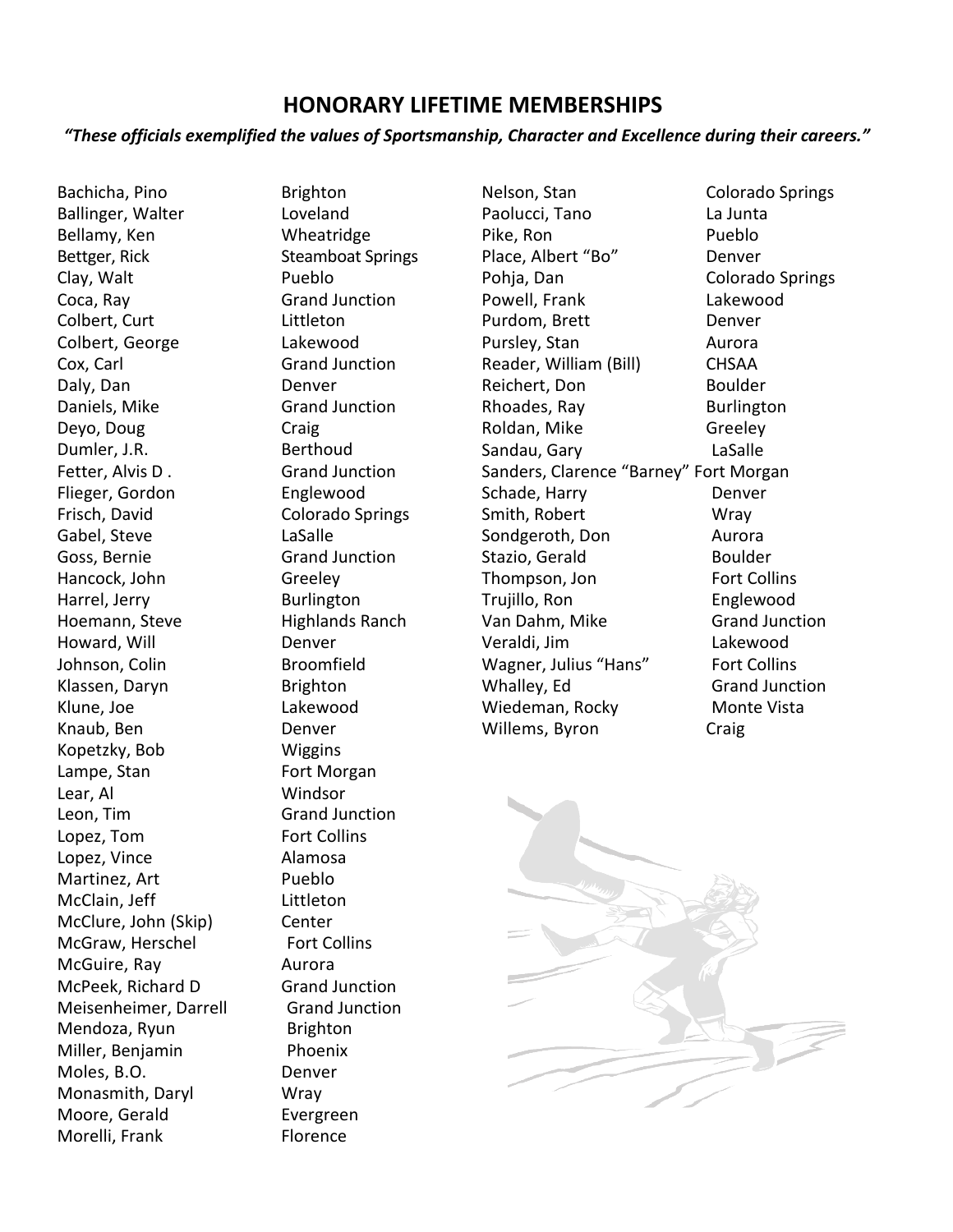# **Procedures for Colorado Wrestling Officials Association**

## **Membership, Dues, and Materials**

Membership dues are \$85.00 paid in two parts via member ArbiterSports account. *Active officials not paying dues by June 1st will be assessed a late charge of twenty dollars (\$20).*

Dues will be accepted on the basis indicated above. The Executive Committee establishes annual dues that are subject to change without prior notice

Transferring Officials**:** Officials from other state associations are welcome to join the CWOA. Transferring officials must submit the following before membership in the CWOA will be granted: 1) Payment of dues for the current season; 2) Completed membership application form.

#### Materials

Materials from the CWOA and National Federation will be provided to all paid members at the Regional Rules Clinics. CWOA materials include the following:

- 1. Rules Book,
- 2. Interpretations,
- 3. Association Regulations, and
- 4. Points of Emphasis.

#### **Uniforms and Tournaments**

#### *Official Uniform Requirement*

The recognized uniform adopted by the Colorado Wrestling Officials Association and approved by the CHSAA is as follows:

| Shoes:                     | <b>Black</b>                                                                      |
|----------------------------|-----------------------------------------------------------------------------------|
| Trousers:                  | Black (double knit)                                                               |
| Belt:                      | Black (if worn)                                                                   |
| Socks:                     | <b>Black</b>                                                                      |
| Shirt:                     | Short sleeved, gray shirt with thin vertical black stripes or Tournament provided |
| shirt.                     |                                                                                   |
| Breast Emblem: Right chest |                                                                                   |
| Flip Disk:                 | Red / green                                                                       |
|                            | Arm Bands: One red and one green                                                  |

Any member of the CWOA who officiates high school wrestling matches in any other uniform than that described above shall be subject to disciplinary action by the Executive Committee and the CHSAA.

**SPECIAL NOTE:** Honoring the Deceased: It is recognized that from time to time the wrestling community throughout Colorado loses important persons who have contributed much to the sport of wrestling. To properly honor and respect those individuals, the CWOA provides the following guidelines for officials to follow.

- 1. Referees can wear black sweat bands—one on each wrist during the remainder of the current season; OR
- 2. Referees may exhibit the black "commemorative" type of rubber band wristbands on one wrist while working matches during the current season.
- 3. Nothing is authorized to be displayed which becomes permanently attached to the officials uniform such as sewn patches, Velcro, etc.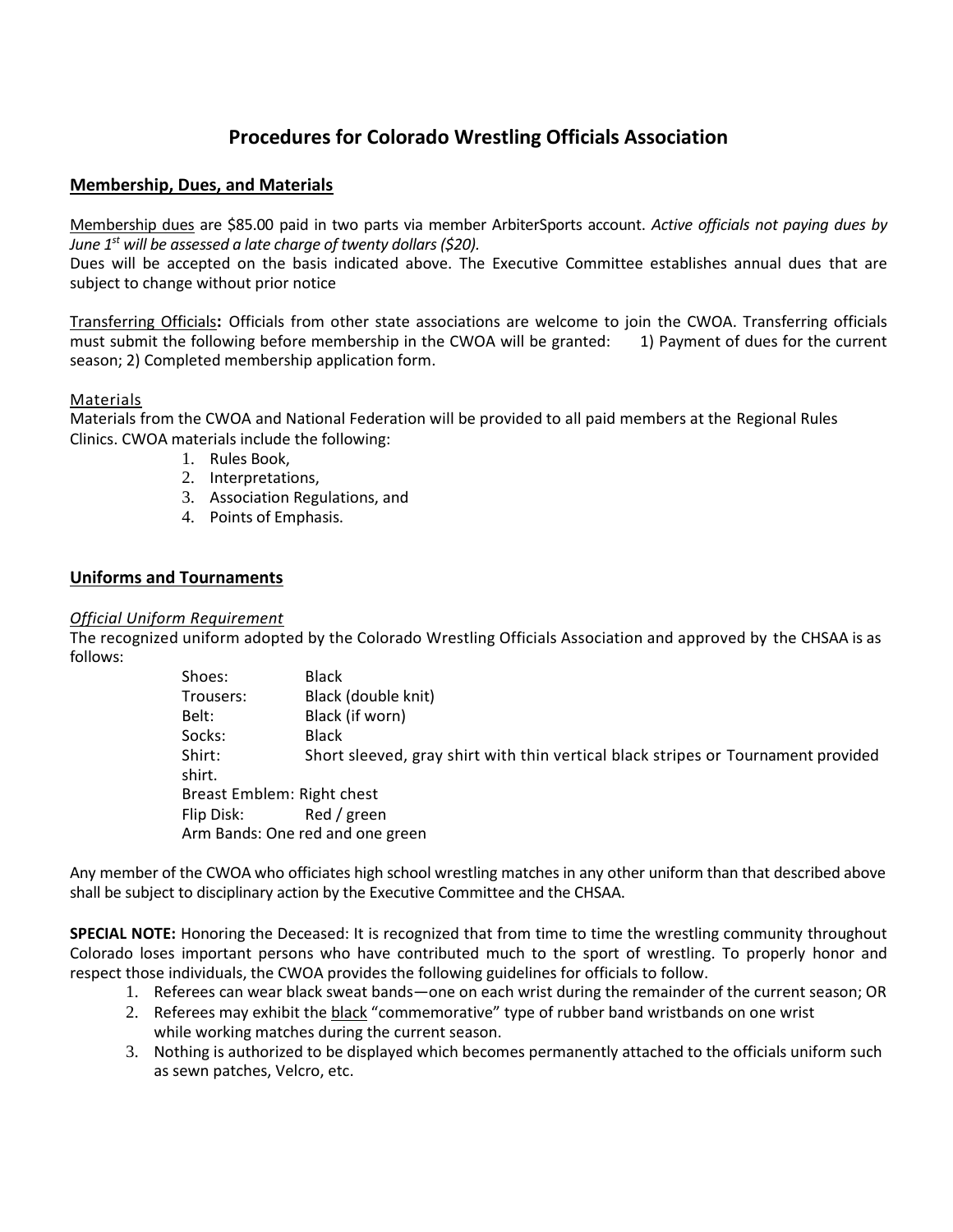# *Regional and State Tournament Officials*

**Regional Tournaments:** The CWOA forwards to the CHSAA a list of post-season eligible officials. This list includes those officials that have met the requirements detailed on the Post-Season Application Form. Regional officials' voting begins in early January. The results of the voting are sorted in rank order of officials by individual region. The draw consists of four to five rounds, proceeding until each region has drawn its allotted officials. As each region draws an official, the next available official is selected based on number of votes received. The order of regions is randomly picked before the draw. The first-round proceeds in numerical order from 1 to 16. The second-round is from 16 to 1. The first and second-round will consist of only officials selected for the State Tournament being chosen. This allows each region to get at least two of the State Tournament selected officials. The third round is from 9 to 16, then 1 to 8. The fourth round is 8 to 1, then 16 to 9. If a region has no officials remaining on its coach's vote list, an official will be selected from the overall list of officials based on total votes, regardless of region. Once the officials are selected, a head official is appointed for each region. CHSAA will then email confirmation to all selected officials. Each official must reply to regional directors with confirmation.

**State Tournament:** A panel of individuals will be selected by the CWOA President, Vice President, and Executive Secretary. Those individuals will represent areas from throughout the state of Colorado and will be tasked with contributing input to be utilized in the selection process.

Each contributing individual will rank officials in specific quadrants of first-ten, second-ten, third-ten, and fourth-ten. Ten officials do NOT have to be placed in each quadrant. Officials are to be placed in the quadrant that best represents the individuals' true abilities. For example, based on opinion of abilities, a contributor could submit a ballot with 6 names in the first-ten, 8 names in the second-ten, 9 names in the third-ten, and 5 names in the fourthten.

**NOTE:** This allows ranking points to be more accurate than it would be if a second-ten quadrant official is placed in the first-ten quadrant only because the contributor is unable to rank all 40 places.

Contributing individuals will also be asked to provided comment as to new/returning officials they feel should be considered for selection, and additional comment as to officials they feel should not be considered for selection. That input will be utilized in selecting new/returning officials and in resolving tiebreaker situations.

After ballots are submitted, individuals listed will be awarded 1 point for being placed in the first-ten quadrant, 2 points for being placed in the second-ten quadrant, 3 points for being placed in the third-ten quadrant, and 4 points for being placed in the fourth-ten quadrant.

**NOTE:** Individuals not listed on all ballots will be awarded 5 points for each ballot they did not appear on. Every name that appears on a ballot will receive a point total that reflects as if they appeared on all ballots.

Each individual's total points will be divided by the number of total contributors to determine an average quadrant ranking. For example, if an individual receives 18 total points, and there are 10 ballots cast, the average quadrant ranking would be 1.8. The average quadrant ranking will then be used to rank officials 1 through 40+, with a 1.0 ranking being the best an individual can receive.

**NOTE:** Ballots, total points, and average quadrant rankings will be reviewed and verified by the CWOA President, Vice President, and Executive Secretary.

In instances where ties exist between the last individuals to be selected, additional information will be considered (Area Director feedback, promptness in meeting post-season requirements, contributor comment, test scores, etc.). That information will be reviewed by the CWOA President, Vice President, and Executive Secretary. Those individuals will then make determination as to who will be included on the final selection list.

The final CWOA State Tournament Selection List will be presented to the CHSAA for approval. If the list is not approved, ranking data will be used to adjust the list until approval is received.

\*\* Referee Enhancement Program evaluation results will NOT be considered in the selection process. Individuals involved in the evaluation program will NOT participate in the ranking process. Evaluation results are used ONLY as a personal performance tool and will not be used for ranking purposes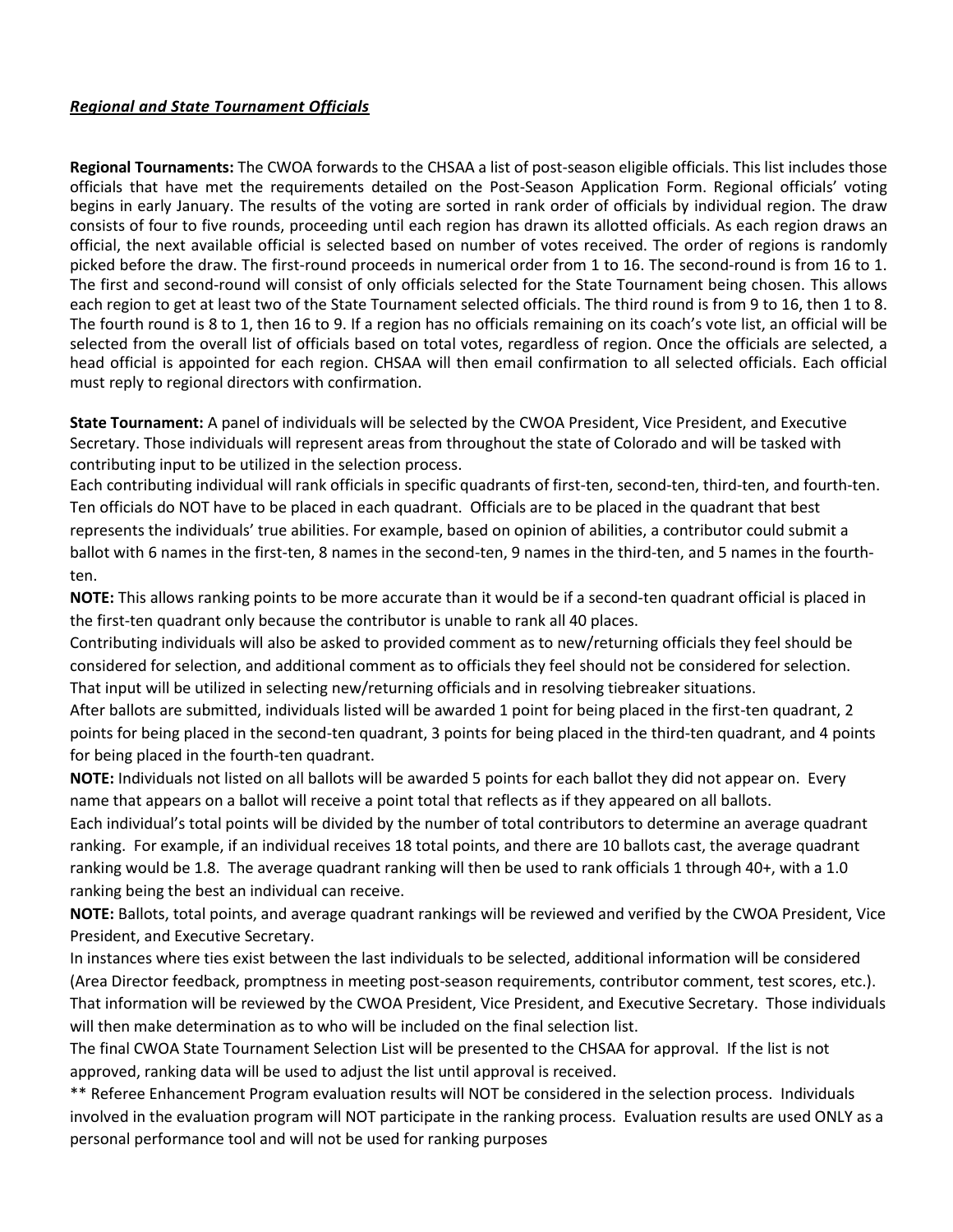#### **CONTRACTS, ASSIGNMENTS, CANCELLATION POSTPONEMENTS AND NO-SHOW POLICY**

#### **Contracts and Assignments**

Practice dual meets or practice tournaments do not fall under these guidelines. Any persons accepting contracts before this specified date will be suspended from the CWOA for a period to be determined by the Executive Committee.

# **Cancellations or Postponements**

Officials who are not notified of a cancellation or postponement of a scheduled match before the time of their leaving home will receive one-half (1/2) of the regular match fee, plus the regular travel expense. Officials who are notified before postponements can expect no payment, but should be given the first opportunity to officiate the rescheduled match.

## **No Show Policy**

The CWOA discourages its members from taking contracts and failing to complete those commitments. Any violator reported in writing to the CWOA Executive Secretary will be contacted and requested to submit a letter of explanation for each violation. An Area Director and the Executive Secretary will conduct an internal investigation. The Executive Committee, as deemed appropriate, will assess penalties for each infraction.

In cases involving a no-show, the fee structure makes an allowance for stipends to be paid beyond the actual fee (the fee that was to be paid the no-show official will be divided equally and paid to the remining crew officials) .

Officials Associations must have on file with the CHSAA a copy of their constitution, rules, and by-laws outlining their disciplinary procedures for dealing with no-shows as well as other CHSAA expectations. Schools should contact the CHSAA office and identify the official(s) so local officials' associations can take action. Leagues and schools are encouraged to develop procedures for use in these situations as well.

#### **WRESTLING TEST**

Before membership in the Colorado Wrestling Officials' Association is extended to a prospective wrestling official, he/she must take and pass a NFHS wrestling rules test. The minimum passing score is 75%. Each year, the test will be given in a manner specified by the CWOA Executive Board. Area Directors will communicate the process and instructions for completing the test at their Regional Rule Clinics.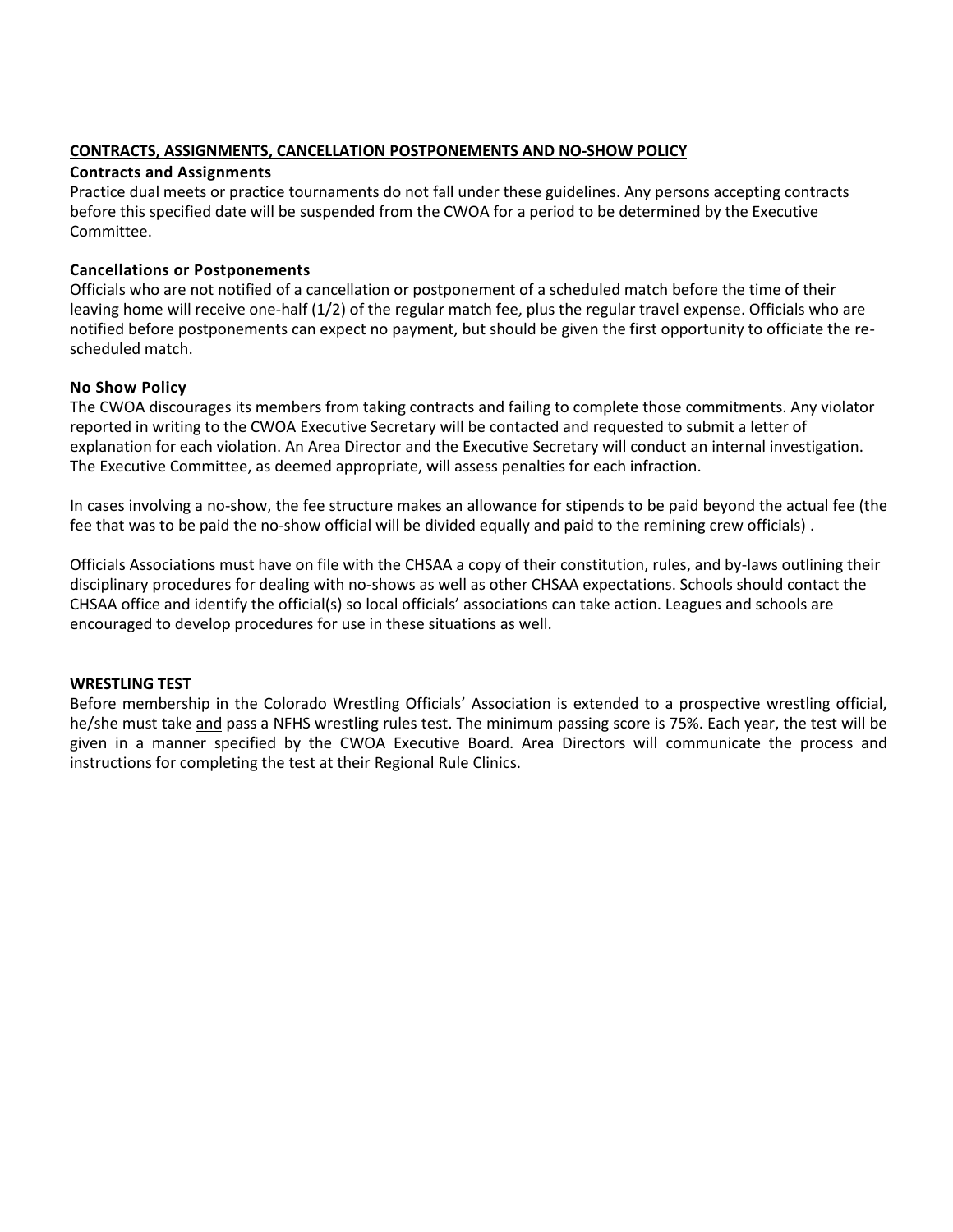# **CHSAA/CWOA Weigh Master Procedure**

**Summary:** A Weigh Master(s) may be requested, by home administration, for any tournament. The Weigh Master will be a CWOA official(s) who is specifically responsible for conducting and supervising weigh-ins and skin checks. Each Weigh Master will receive an additional stipend of \$37.50.

## **Procedure:**

**Appointment of Weigh Master-** The Head Official, as designated by the tournament assignor, shall typically serve as Weigh Master. However, upon communicating with his or her officiating crew, the Head Official may designate another CWOA certified official from the crew to serve Weigh Master for the tournament. A tournament may request multiple officials be present as Weigh Master.

**Weigh Master Communication with Host School-** The Weigh Master must call, e-mail or make other direct contact with the host school no later than three (3) days before the tournament (e.g. call on Wednesday before a Saturday tournament) in order to:

- 1. Speak with the Athletic Director and inform the Athletic director of the Weigh Master process. If the Athletic Director is not available, attempt to find out who will be the tournament director and speak to the director.
- 2. Determine how many scales will be used for weigh-ins.
- 3. Inform the AD/tournament director that the host school will be required to provide two (2) weigh-in personnel for each scale to be used during weigh-ins.
- 4. Request that the weigh-in personnel be ready and at the weigh-in room at least 10 minutes in advance of the start of weigh-ins.
- 5. If possible, contact the host school head coach to inform the coach that the Weigh Master will be used for the tournament.

The school and athletic director contact information is provided with the Arbiter assignment.

#### **On Day of Tournament-**

*Weighing in the Wrestlers.* On the morning of the tournament, the Weigh Master(s) will be responsible for arriving at the host school at least 15 minutes in advance of weigh-ins. The Weigh Master shall check the scales to insure they are working and then shall meet with the weigh-in personnel to educate and train them on the NFHS weigh-in procedures, including but not limited to, weighing wrestlers in order of the NFHS weight classes, procedure for challenging scales in the event of a wrestler is overweight, hair and nail checks, requirement to wear a proper undergarment and legal uniform, requirement of removing jewelry, etc. *Assure the weigh-in personnel that you will always remain in the room during weigh-ins and will always be available to answer any questions and assist with any problems. Encourage them to ask you for advice and direction at any time they have questions or are unsure of the rule or how to handle a situation.*

*Skin Checks.* Although the Weigh Master may delegate the hair and nail check duty to the weigh-in personnel, the Weigh Master shall always be required to conduct the inspection of the wrestler's skin pursuant to CHSAA/NFHS rules and procedures. This duty may not be delegated to any third party unless it is to another CWOA certified official. The Weigh Master should use this opportunity to also approve special equipment, check for proper mouth guards, remind wrestlers regarding the removal of jewelry, etc.

**Other Duties-** In addition to the duties of the Weigh Master during weigh-ins, the Weigh Master shall:

- 1. Develop a system of notifying the weigh-in personnel of those wrestlers who will be required to trim hair or cut nails to be eligible to compete.
- 2. Be responsible for controlling the crowd of wrestlers in the weigh-in room.
- 3. Follow up with those wrestlers who need to check in and confirm hair was properly trimmed and nails sufficiently cut.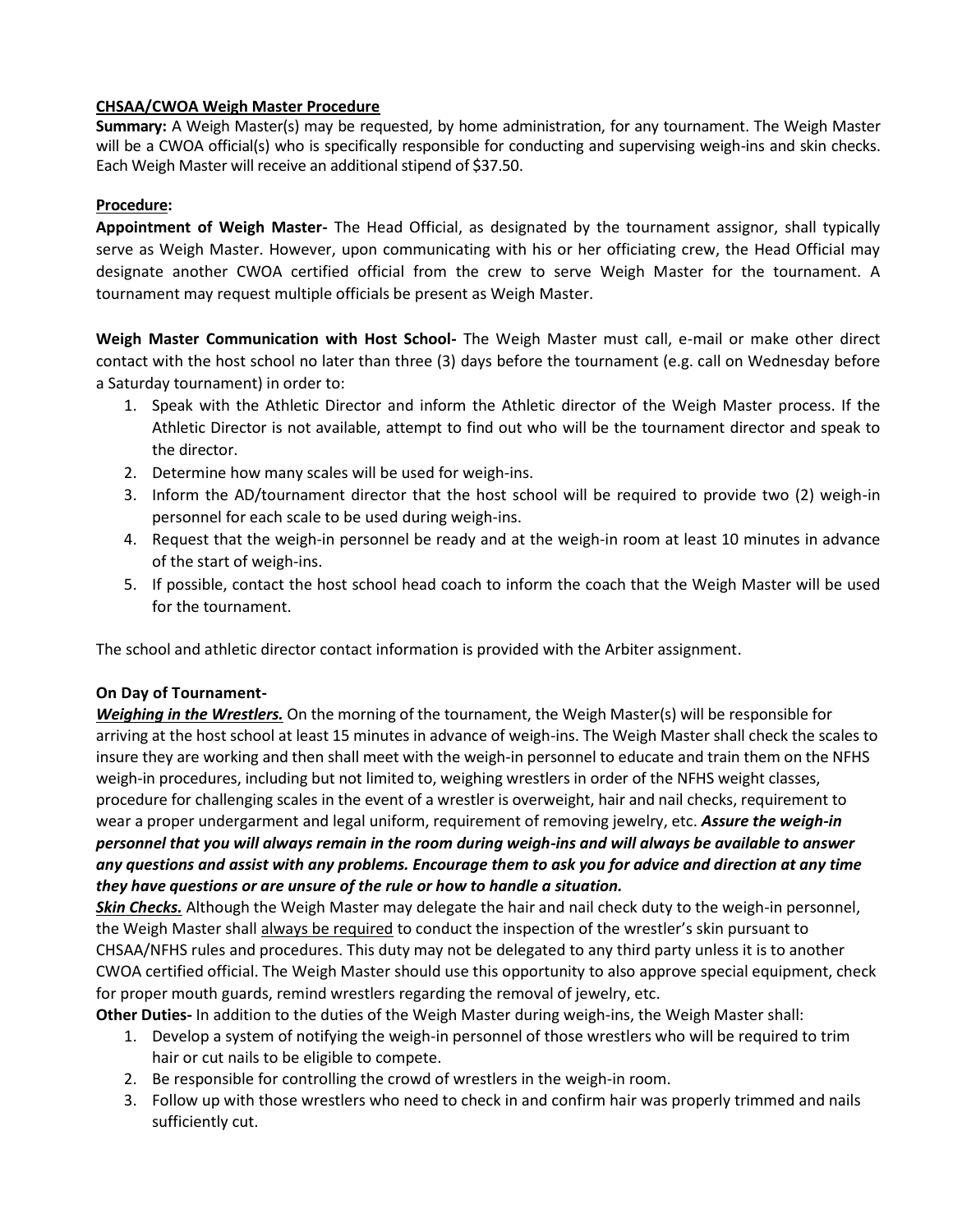- 4. Sign and certify the weigh-in sheets. (Recommend asking the weigh-in personnel to also sign the weighin sheets in order to identify the weigh-in personnel in the event of a subsequent weigh-in question.)
- 5. Gather up and deliver the weigh-in sheets to the tournament director.
- 6. Serve as the officials' liaison to the coaches during the coaches meeting, reminding the coaches of the obligation for sportsmanship among the coaches, wrestlers, officials and fans, and answering any rule or rule related questions.
- 7. Confirm with the Head Official that the Head Official will notify the applicable assignor of the name of the official who performed the Weigh Master duties.

# **Other Considerations.**

Depending upon the number of teams at a tournament and the format of the weigh-ins, the Weigh Master may determine that two or more weigh masters will be needed for the efficient conduct of the weigh-ins. In such event, the Weigh Master shall contact the host school AD to inform him/her of such need, and shall then secure the assistance of one of the other assigned officials to service as the additional weigh master.

Communication is the key – The Weigh Master must properly and fully communicate with the host school, tournament director, host school coach, weigh-in personnel, other officials on the officiating crew, assignor/Head Official, etc.

Be mentally prepared to perform your duties as the Weigh Master. Think through the process and anticipate the needs and challenges of handling the Weigh Master duties.

**PAY AND FEES SCHEDULE-** Current Pay and Fees can be found using the following link.

CHSAA Officials Fees (PDF) - [Colorado High School Activities Association \(chsaanow.com\)](https://chsaanow.com/documents/2021/8/18/CHSAA_Officials_Fees.pdf?id=526)

**TRAVEL FEES-** Current travel fees can be found using the following link.

CHSAA Travel Fees (PDF) - [Colorado High School Activities Association \(chsaanow.com\)](https://chsaanow.com/documents/2021/8/18/CHSAA_Travel_Fees.pdf?id=527)

**INDIVIDUAL MILEAGE BUFFER:** No mileage will be paid to an official whose town of residence is 20 miles or closer to the host school. Full mileage (including the first 20 miles) will be paid to officials traveling over 20 miles.

**GOOD FAITH** -- When a school in good faith contacts an official of a postponement or overbooking, no fee shall be paid to any official. That same official shall have the opportunity to work the cancelled contest. When an effort to contact an official has not been made, 50% of the standard fee, plus any travel allowance due will be paid to an official who shows up to officiate the contest. Once a game or match is started, the official is entitled to the entire game or match fee.

**PRIORITIES** -- When a site or date change occurs, the officials originally assigned, should be the first given the chance to work the rescheduled game.

**EXHIBITION MATCHES** - CHSAA does not allow for "exhibition" matches to be wrestled. Any matches wrestled must be classified as either "varsity" or "sub-varsity". Any match wrestled outside the scope of the actual event is not to be identified as "exhibition," and must be included in the Match Point calculations for the individuals involved.

**For example:** If two wrestlers from opposing teams were to accept a forfeit at 182 lbs. and 195 lbs. respectively, then be paired up by the coaches for an actual match following the dual meet; that match is outside the scope of the actual dual meet, must not be identified as "exhibition", and would count as additional Match Points used by those individuals. Similar situations would be viewed in the same manner at individually bracketed tournaments.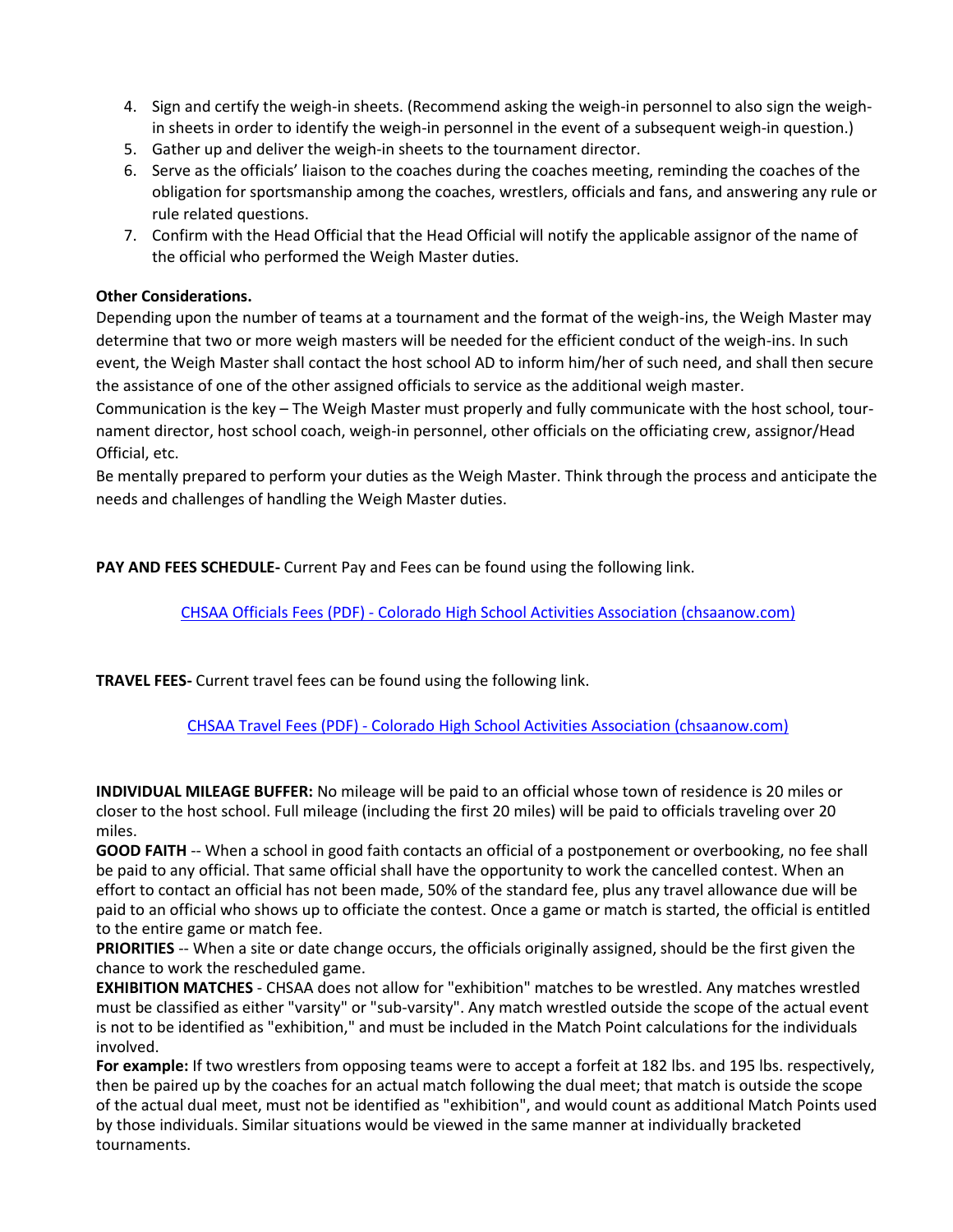The CHSAA wants individuals to be offered the opportunity to compete, but does not allow for the Match Point system to be cheated by using the concept of "exhibition" matches.

Important - as an official, please be aware that since the CHSAA does not recognize "exhibition" matches, they are not CHSAA sanctioned matches, and your NFHS liability insurance coverage would be jeopardized when officiating those matches.

Additionally, as recommended by the Wrestling Committee and approved by the CHSAA, individuals from different teams can be combined to wrestle in a dual meet as long as no team score is kept.

**POST SEASON APPLICATION-** The post season application can be found using the following link. Application for postseason is due by 12/31 at 11:59:59 each season.

## [Online Post Season Application \(cwoa.us\)](https://cwoa.us/postseason.html)

## **ADDITONAL ASSIGNING INFORMATION**

Active officials working for, or assigning with, an assigning entity. An assigning entity can be one or more individuals.

• No working official can assign for a league without permission from the league and the CHSAA office. Along with the request for permission to the CHSAA the assignor will have to define policy for assigning oneself. The assignors will be required to openly share their policy with all the officials for whom they assign.

Overriding Blocks made by officials.

• An assignor shall not override a block of any kind by an official unless that official has agreed via a phone conversation or email exchange with the assignor

Postponed assignments

• An official whose game was postponed will have the first right of refusal to work the re-scheduled contest. If the official is blocked on that date the assignor may not override the block unless the official has agreed via a phone conversation or email exchange with the assignor.

Terms and Condition of accepting an assignment as approved and promulgated by the sports officiating organization. An assignor shall make suggestions for terms through the sport officials' organization. The following is a list of the terms and agreement of accepting an assignment by an official and is not inclusive.

#### **Officials Responsibility**

- 1. Arrive at the contest at a time set for by the sports officiating organization.
- 2. Wear the uniform for the game as described by the sports officiating organization.
- 3. Arrive for the game in business casual attire. No jeans, shorts, flip flops, or sandals.
- 4. Officiate the mechanics as defined by the sports officiating organization

#### **Assignors Responsibility**

- 1. Respect
- 2. Trust
- 3. Communication/Tone
- 4. Etc.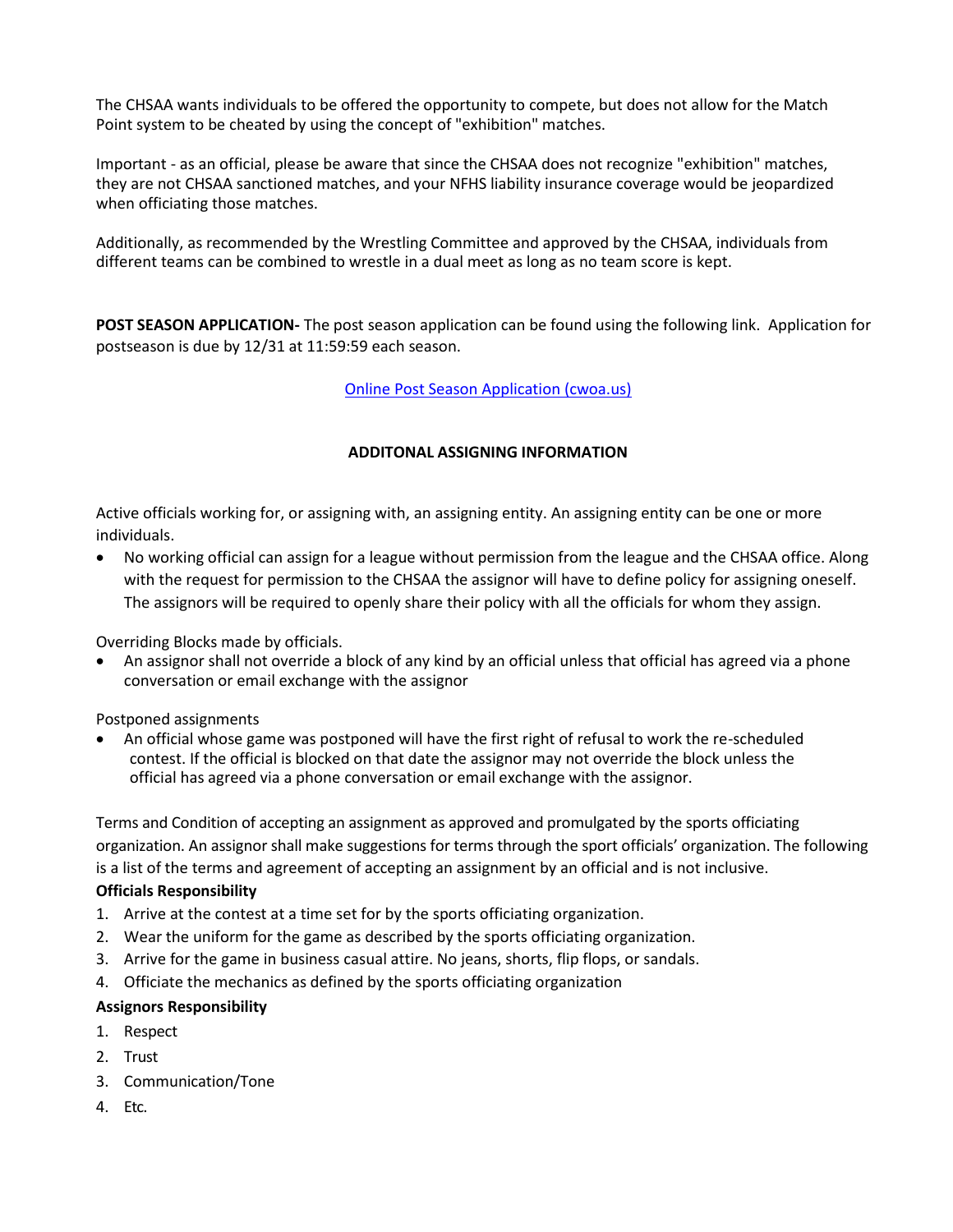#### **Denver Metro Area only-**

The Denver Metro Area draw is problematic because of the competing interests for officials. It is the want of each school participating in the draw to have an equal and fair opportunity to select the best officials for their varsity events. Because there are too many areas of the draw to monitor to ensure fairness and equality, coupled with the perception that one league over another gets better officials, one individual assigning entity will be charged with managing the draw.

#### Draw Manager: **Scott Tarbox**

The draw manager will have final say over assignments for every varsity event, including games that were missed or left out for any reason prior to the draw. The draw manager will be assisted by the other league assignors in the following areas:

- Guaranteeing that their specific league(s) schedules are entered in Arbiter
- Alert the draw manager with league schedule changes or additions.
- Provide the manager with the information about the priority of games and the recommended quality of the officials needed on a game.
- Initially assign their own league games with officials obtained from the Arbiter Auto-Assign. Remember the draw manager has the final word.
- The lists and descriptions above are not inclusive of the duties of the league assignor or draw manager.
- New Policy: One assignor, selected by the CHSAA schools, to run each specific sport draw at the varsity level. Through the draw process each league assignor shall initially assign his league games but final approval will come from the assignor designated to run the draw. The final approval shall include assurances that each league is treated with same intent to assign the very best officials. The league schools and CHSAA will collaborate to identify the best assignor in charge for each sport with each assignor having the responsibility of a draw. In addition, lines of communication must be established with the sport's local area directors. Assignors shall not supplant the duties of an officiating organization's area directors.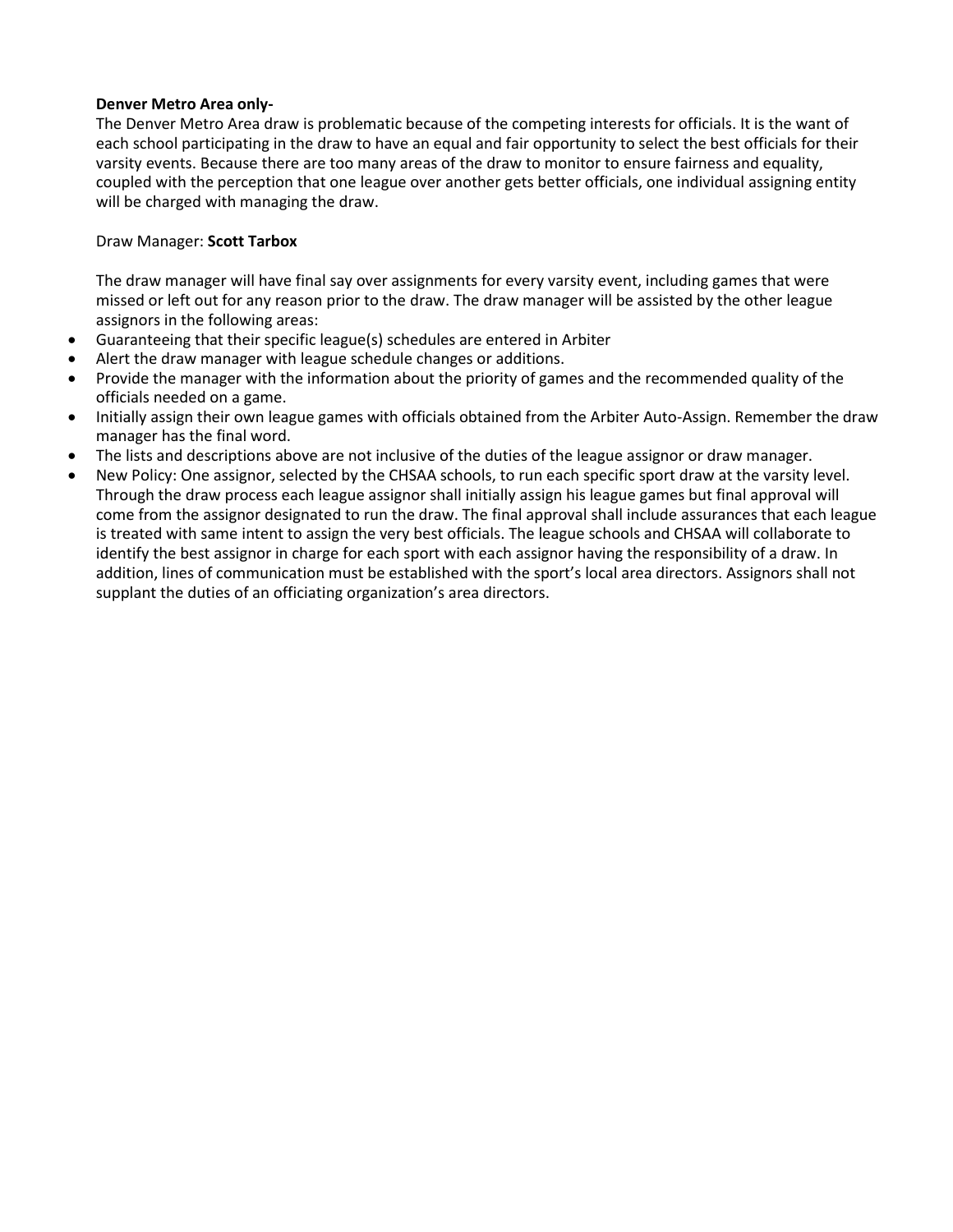

# **CWOA Referee Enhancement Program**

The Colorado Wrestling Officials Association (CWOA) established its Referee Enhancement Program (REP) in 2013. The purpose of this program is to improve the overall proficiency of its membership. The REP is comprised of training and evaluation components. Both of these complement each other through formal and informal feedback throughout the season. This feedback is critical in identifying shortcomings in both components and eliminating these shortcomings.

# **Training Component**

The REP training component is based on the CWOA Officiating Standards. These Standards rely on the current versions of the NFHS Rules Book, NFHS Case Book, and the CWOA Officiating DVDs. The Officiating Standards focus on applying the rules during a match. CWOA expects each CWOA member to apply these standards while officiating. The Officiating Standards consist of six major categories: Mechanics, Signals, Rules Application, Judgment, Stalling and Match Control. Each one of these has subcategories that details what is expected from an official. These Standards have corresponding presentations that are available on the CWOA website, [cwoa.us.](http://cwoa.us/)

Training sessions are conducted in each area within CWOA. At a minimum, these consist of a Rules Clinic and two Work Sessions. Additional sessions are also scheduled such as off-season tournaments and newcomers clinics. A recent REP initiative is summer training. The purpose of this training is to accelerate how to officiate. These opportunities provide for hands-on coaching of officials in a low-threat environment with live wrestling. These events are scheduled at the local (area) level and one state summer camp. After this summer, CWOA recognized that this training is effective and essentially represents up to two and one-half years of normal training. CWOA will continue this initiative next off-season.

## **Evaluation Component**

The purpose of the evaluation component is to provide feedback of an official's demonstrated performance on the mat over several matches. When an evaluation is completed, feedback is given to the official and ways to improve, if needed. These evaluations are solely for the improvement of the official's performance. They have no bearing whatsoever on postseason selection and should not be viewed as a comparative ranking system.

Evaluations during the regular season are conducted on a volunteer basis. Although any official may request an evaluation, CWOA targets officials with two to eight years of experience. After an official volunteer's for an evaluation, an evaluator is assigned and a date is selected for it to occur. On the scheduled date, the evaluator introduces himself to the official. After the evaluation is over, the evaluator talks to the official about what was observed. The evaluator then completes the form and sends it to the REP Director.

The Evaluation Standards provide a numerical rating based on the demonstrated performance of the official over a set number of matches. These Standards correspond to the Officiating Standards. They are also provided on the CWOA website, [cwoa.us.](http://cwoa.us/)

These Standards are shown on the Evaluation Form. This form provides both a numerical rating and corresponding comments. The form also provides an improvement plan for the official. Each formal evaluation is given to the official within three business days of the evaluation.

Observations may also be given to any official by any official. These are informal and are considered simply as ways to improve from fellow officials. An evaluation may only be given by a CWOA appointed evaluator.

CWOA currently has nine evaluators across the state. These evaluators have extensive experience both as officials and as evaluators. They are given assignments within their local area. Each one goes through an annual training process which is given at the Evaluators' Summit.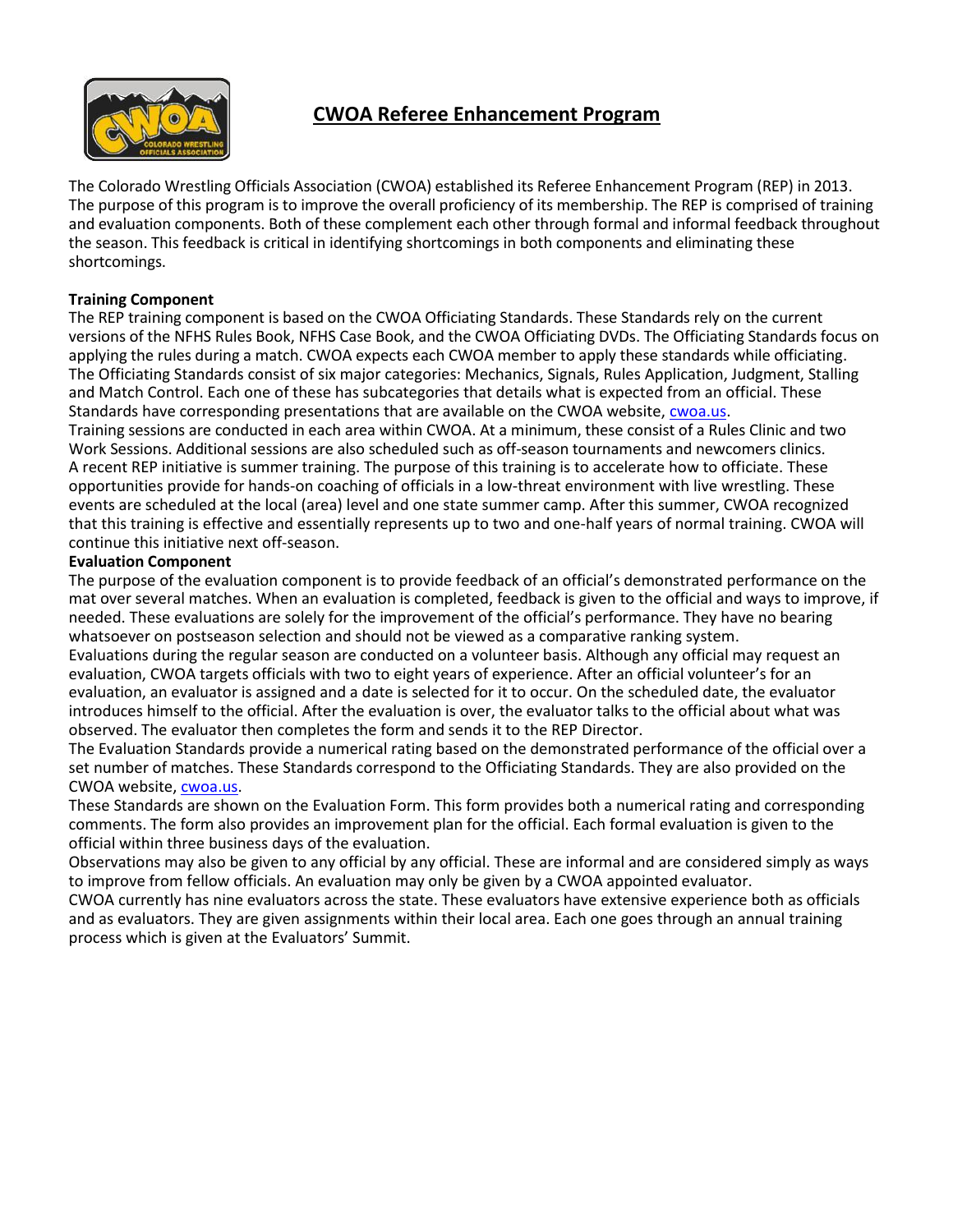#### **COLORADO WRESTLING OFFICIALS' ASSOCIATION**

#### **CONSTITUTION**

#### **ARTICLE I: NAME**

Sec. 1 The name of the organization shall be the Colorado Wrestling Officials Association.

#### **ARTICLE II: OBJECTIVES**

Sec. 1 To unite in one nonprofit organization all approved and registered youth and high school wrestling officials within the State of Colorado.

Sec. 2 To collaborate with those responsible for promoting wrestling as a wholesome form of recreation for the development of health, character, good sportsmanship, and citizenship.

Sec. 3 To study and improve the techniques of officiating in wrestling and the administration and revision of rules, particularly from the standpoint of officials, through rules interpretation and demonstration meetings.

Sec. 4 To recruit, develop, and retain qualified wrestling officials.

#### **ARTICLE III: MEMBERSHIP**

Sec. 1 Members shall pay annual dues and meet all other Association and Colorado High School Activities Association requirements for membership. Members may be classified as honorary, active, provisional, student, associate, or inactive.

Sec. 2 Honorary members shall be those elected by the membership in recognition of their special contribution to wrestling. Honorary members shall not pay annual dues, officiate high school events*,* vote, or hold office but are welcome to attend all rules clinics.

Sec. 3 Active members in good standing shall be those who pass the annual test and attend a regional rules clinic and at least two approved work sessions or mat skill improvement opportunities during each wrestling season.

Sec. 4 Provisional members shall be those officials who are otherwise qualified to be active members but have failed to pass the annual test.

Sec. 5 Student members shall be either high school student members or college student members who are novice officials enrolled full time in high school or a four- or two-year college or vocational school. High school student members who attend a regional rules clinic and pass the testing requirements of active members, may officiate youth matches only. College student members are obligated to meet all the testing, regional clinic, and work session requirements of active members and may officiate youth matches or sub-varsity level matches only.

Sec. 6 Associate members shall be those who are not wrestling officials but who wish to support wrestling. Associate members shall not vote or hold office but shall be entitled to attend rules clinics and similar activities sponsored by the Association and to receive Association publications.

Sec. 7 Inactive members shall be those previously active members who desire to remain affiliated with the Association but who give up their right to officiate high school matches during the period of inactive membership. Inactive status can only be granted by the Executive Committee and only to a person who has been an active member. Inactive members shall not vote or hold office but shall be entitled to attend rules clinics and similar activities sponsored by the Association and to receive Association publications.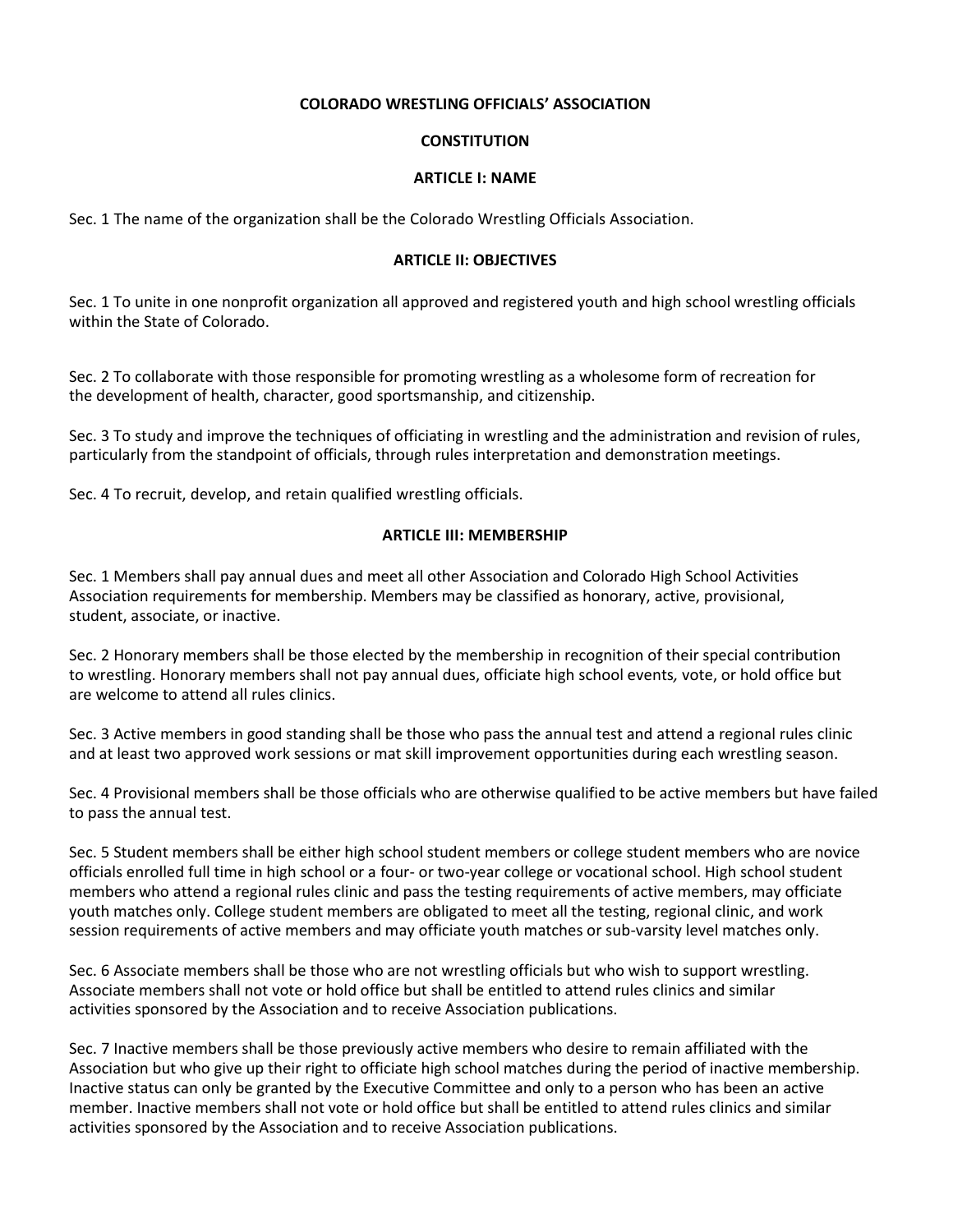Sec. 8 Only active, provisional, and student members may officiate matches. Provisional and college student members may only officiate youth level and sub- varsity level matches. High school student members may only officiate youth level matches.

## **ARTICLE IV: OFFICERS**

Sec. 1 The officers of the Association shall be: (A) President, (B) Vice-President, (C) At-Large Representative, and (D) Executive Secretary-Treasurer.

Sec. 2 The President shall call to order all meetings of the Association and of the Executive Committee, and shall preside at the meetings and appoint committees not otherwise provided for by the Constitution and/or By-Laws. In the event the office of Vice-President becomes vacant, the President shall perform the duties of the Vice-President until such time as the members elect a new Vice-President.

Sec. 3 The Vice-President shall perform the duties of the President in the absence of the President and shall assume the office of the President in the event the office becomes vacant. The Vice-President shall act as Chairman of the Nominating Committee and shall select the other members of the Nominating Committee. The Nominating Committee shall recommend to the Executive Committee nominations for the office of Vice-President to be placed on the official ballot for election by the members.

Sec. 4 The Executive Secretary-Treasurer shall: (A) Receive and disburse all money under the direction of the Executive Committee. Keep complete and accurate records of all money received and disbursed by the Association. Complete and submit a financial report at each meeting of the Executive Committee and at the Master Clinic. (B) Promptly answer all correspondence received by the Association and keep records of such correspondence. (C) Keep accurate records of all meetings of the Executive Committee. (D) Collect all dues, pay all bills authorized by the Executive Committee, have charge of all funds, and place such funds under the name of the Association in a depository as approved by the Executive Committee. (E) Prepare the official ballot as approved by the Executive Committee, which will include: (1) Candidates for the office of Vice-President, including a space for write-in candidates (2) Candidates for honorary membership, if appropriate, and (3) any other matters deemed necessary by the Executive Committee.

#### **ARTICLE V: CHANGE AND ELECTION OF OFFICERS**

Sec. 1 The term of office for the President is two years. The Vice-President is elected for a two-year term and then assumes the office of President for a two-year term. The President and Vice-President assume office on June 1 of odd numbered years.

Sec. 2 The Executive Committee shall annually appoint the Executive Secretary-Treasurer. The Executive Committee shall set the salary of the Executive Secretary-Treasurer. The Executive Committee shall have the power to dismiss the Executive Secretary-Treasurer for any valid reason, by majority vote of the Executive Committee.

Sec. 3 The At-Large Representative shall be an active member in good standing appointed by the President with the approval of the Executive Committee. The term of office for the At-Large Representative is two years. The At-Large Representative shall assume office on June 1 of even numbered years.

Sec. 4 The Vice-President will fill a vacancy in the office of the President for the remainder of the term.

Sec. 5 A vacancy in the office of Vice-President, occurring because the Vice-President filled a vacancy in the office of the President, or otherwise, will be filled for the remained of the term by election by the members using an official ballot. Candidates to fill the vacancy will be submitted by the Nominating Committee appointed by the President and approved by the Executive Committee. The official ballot will also contain a space for write-in candidates.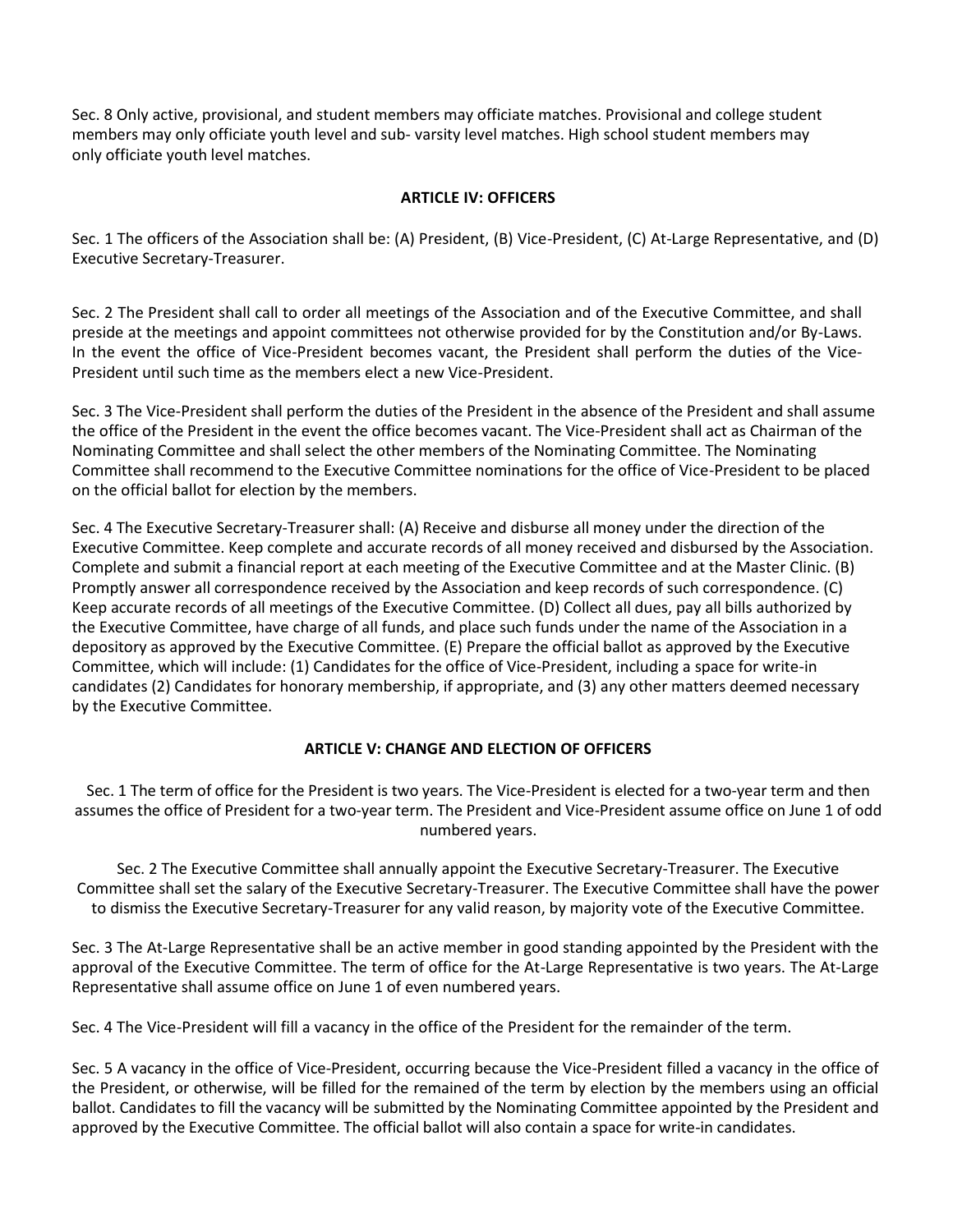Sec. 6 A recall of the President, Vice-President, At-Large Representative, or one of the two immediate Past-Presidents may be conducted in the following manner: (A) A recall petition is submitted to the Executive Committee with signatures of at least 10% of the active members in good standing. (B) An official ballot will be sent to all active members in good standing. (C) A two-thirds vote in favor of recall of those ballots returned is necessary for recall. A recall vote removes the President, Vice-President, At-Large Representative, or Past-President from office but does not remove the person from membership in the Association.

#### **ARTICLE VI: EXECUTIVE COMMITTEE**

Sec. 1 There shall be an Executive Committee consisting of the President, Vice- President, At-Large Representative, and the two immediate Past-Presidents of the Association as voting members. The Executive-Secretary shall serve as a non-voting member of the Executive Committee*.* In the event a Past-President or At-Large Representative cannot serve his term of office, the President shall appoint an active member in good standing to fill the vacant position for the remainder of the term with the approval of the Executive Committee. The Commissioner of the Colorado High School Activities Association or his duly appointed representative may serve as ex-officio member of the Executive Committee.

Sec. 2 The Executive Committee shall conduct all business of the Association. The financial administration of the Association shall be vested in the Executive Committee. The Executive Committee shall be bound by the results of those items voted upon in an official ballot as long as at least one-half of the registered officials submit a ballot.

Sec. 3 The Executive Committee shall arrange for an annual audit or other independent review of the Association's financial accounts.

#### **ARTICLE VII: AREAS AND AREA DIRECTORS**

Sec. 1 The state shall be divided into Areas, with boundaries to be determined from time to time by the Executive Committee.

Sec. 2 The Executive Committee shall appoint an Area Director for each Area. The Executive Committee may appoint additional Area Directors. Each Area Director must be an Association member in good standing. All Area Directors serve at the discretion of the Executive Committee and may be removed at any time by the Executive Committee.

Sec. 3 Area Directors are to meet in person or meet through the use of electronic telecommunications/video conferencing or similar communications methods at the time of the Master Clinic and at such other times as the President may call.

Sec. 4 Area Directors will be responsible for conducting a regional rules clinic in October or November and at least two approved work sessions or mat skill improvement opportunities per season, one in November/December and another in January.

#### **ARTICLE VIII: CLINICS AND WORK SESSIONS**

Sec. 1 The Master Clinic is an annual meeting of the Executive Committee and the Area Directors held on a date and site established by the Executive Committee.

Sec. 2 Regional Rules Clinics and approved Work Sessions will be held in each Area on dates and at sites established by Area Directors or held through the use of electronic telecommunications/video conferencing or similar communications methods.

#### **ARTICLE IX: FISCAL YEAR**

Sec. 1 The fiscal year of the Association shall be from April 1 through March 31 of each year.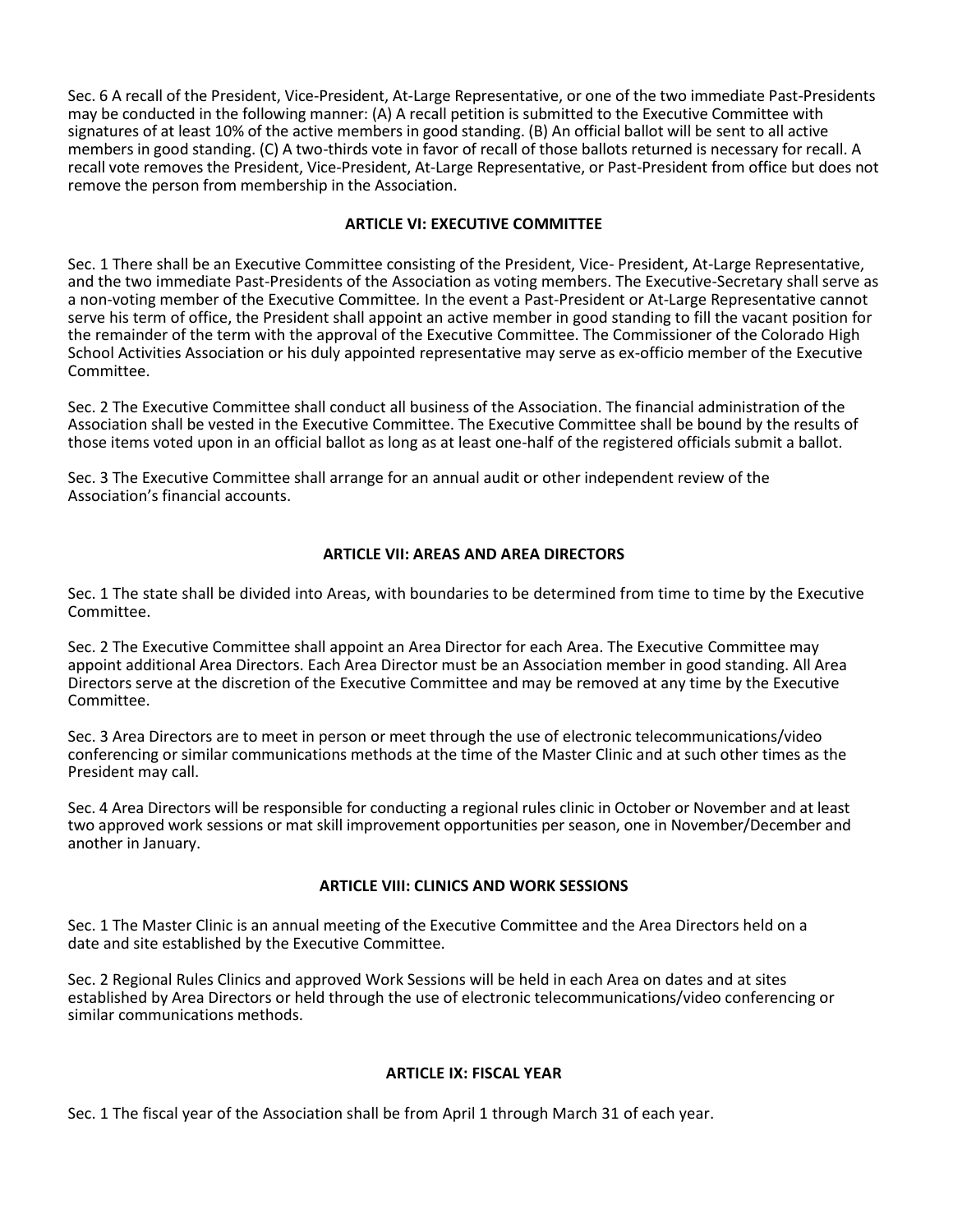#### **ARTICLE X: AMENDMENTS**

Sec. 1 Amendments to this Constitution must be approved first by the Executive Committee. An official ballot will then be sent to all voting members in good standing. Final approval of all amendments shall be by a two-thirds vote of those ballots returned.

# **COLORADO WRESTLING OFFICIALS' ASSOCIATION BY- LAWS**

#### **ARTICLE I – MEMBERSHIP DESCRIPTIONS**

The Colorado Wrestling Officials Association (C.W.O.A.) shall be comprised of six levels of membership.

A. Active Official:

- 1) Shall pay annual dues as established by the Executive Committee.
- 2) May vote in the election of officers, honorary members and other items of business appearing on the official ballot.
- 3) Shall attend a regional rules clinic annually.
- 4) Shall take and pass at least 75% proficiency the NFHS wrestling rules test.
- 5) Shall attend at least two (2) required mat skill improvement opportunities per season, one in November/December and one in January.
- B. Student Official:
	- 1) Shall pay annual dues as established by the Executive Committee.
	- 2) Shall be classified as high school student officials if enrolled full time in high school.
	- 3) Shall be classified as college student officials if enrolled in an institution of higher education which may include trade or vocation training schools.
	- 4) High school student officials need only attend a regional rules clinic and pass the testing requirements of active officials and may only officiate youth matches.
	- 5) College student officials must meet all the attendance and testing requirements of active officials and may only officiate youth matches or sub-varsity level matches.

C. Provisional Official (Registered official who does not achieve the required 75% proficiency on the NFHS wrestling rules test):

- 1) Shall pay annual dues as established by the Executive Committee.
- 2) May officiate only youth matches or sub-varsity matches.
- 3) Shall attend required meetings as outlined for active members.

D. Inactive Official (Previously active official who desires to remain affiliated with the Association, but who will not be eligible to officiate matches during the period of inactive membership):

- 1) Shall pay an annual fee established by the Executive Committee.
- 2) Shall not vote or hold elective office.
- 3) Shall be permitted to receive Association publications, and attend rule clinics and other sponsored activities.

E. Associate Member (Coaches and other individuals who are not wrestling officials, but wish to support the sport of wrestling):

- 1) Shall pay an annual fee established by the Executive Committee.
- 2) Shall not vote or hold elective office.
- 3) Are welcome to attend rule clinics and other activities sponsored by the Association.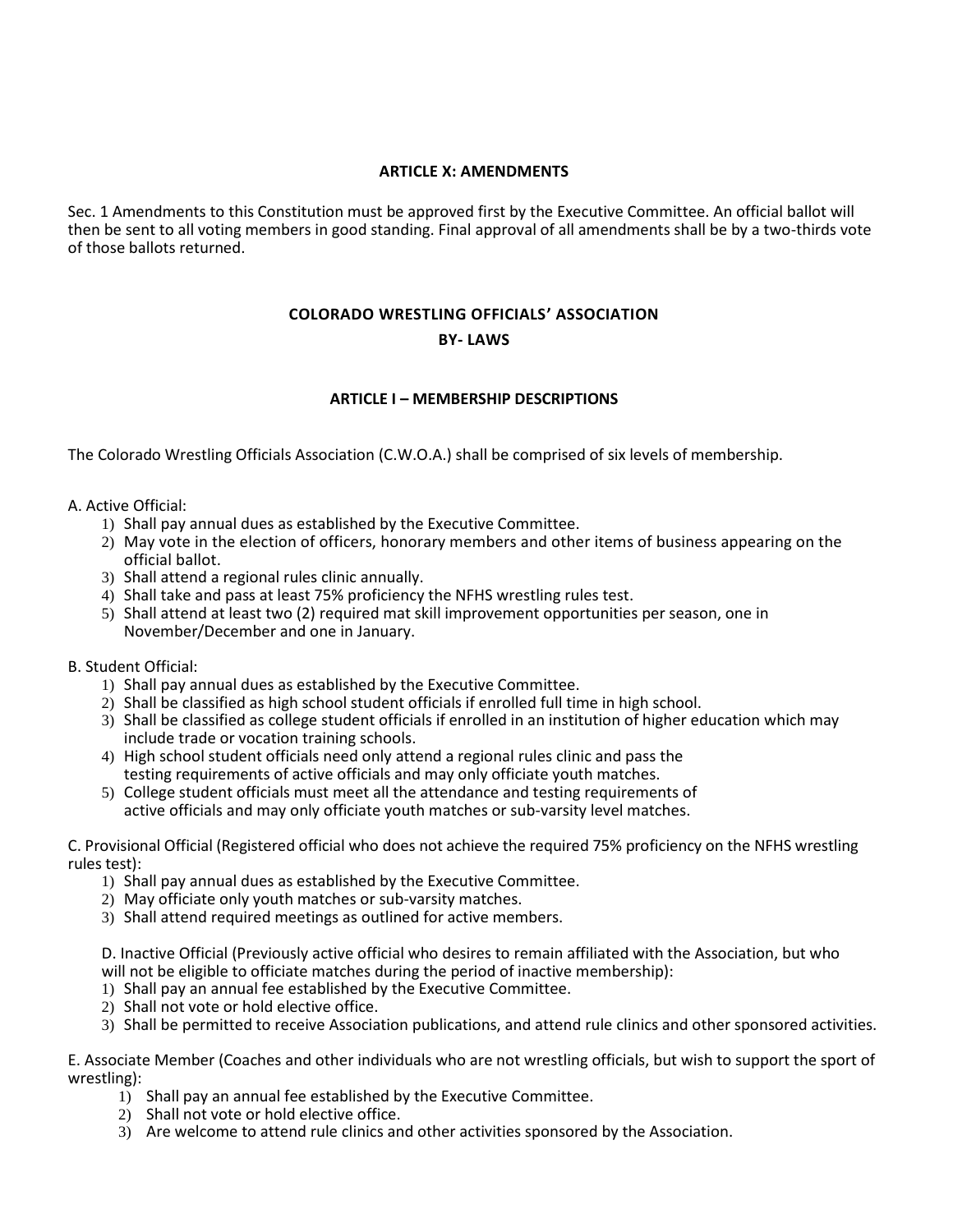F. Honorary Member:

- 1) The Executive Committee shall review nominated individuals prior to having their name approved to be placed upon the official ballot.
- 2) Candidates must receive a positive two-thirds majority of the returned ballots before this recognition can be granted.
- 3) Suggested criteria for possible candidates include but are not limited to:
	- a. Longevity in the C.W.O.A.
	- b. Service given to the C.W.O.A.
	- c. Leadership contributions
	- d. General support of high school wrestling activities
	- e. Honors and awards already earned
	- f. Recommendations from fellow C.W.O.A. members
	- g. Other positive impacts made for wrestlers and wrestling programs in Colorado

h.

#### **ARTICLE II – ATTENDANCE AND TESTING**

Section 1 All active officials must attend a Regional Rules Clinic, at least two (2) approved work sessions or mat skill improvement opportunities, one in November/December and one in January of each season, and take and pass the annual written test to be classified as a registered official in good standing. The minimum passing test score shall not be lower than 75%. Other mat skill improvement opportunities approved by the Executive Committee such as attendance at a summer referee camp may also count as meeting the November/December requirement.

Section 2 Failure to attend the required meetings will result in the official being ineligible to be selected to work the regional and state wrestling tournament series. The following procedure will be used for violators:

A. Notice will be given to CHSAA asking that violators not be assigned to officiate in any post-season tournament series during the current season.

Section 3 Before active or student membership in the Colorado Wrestling Officials Association is extended to a prospective wrestling official, he/she must take and pass a test on the current wrestling rules as presented by the NFHS.

#### **NOTE: ALL TESTING WILL BE COMPLETED NO LATER THAN DECEMBER 1ST OF EACH YEAR. THE NEED FOR GETTING NEWLY CERTIFIED OFFICIALS NAMES TO THE ASSIGNORS NECESSITATES THIS PROVISION.**

# **ARTICLE III – CONDUCT STATEMENT**

Section 1 The C.W.O.A. does not discriminate on the grounds of race, color, religion, sex, marital status, age, handicap, national origin or sexual orientation in the recruiting, promotion advancement, participation or retention of it's members or with regard to the high school coaches, athletes or other team personnel.

Section 2 CHSAA game officials are expected to abide by the code of ethics for their respective associations including proper accepted social conduct. Violations of this by-law will be investigated and if substantiated, the official may be suspended from the officials association and CHSAA contests for a specific period.

Section 3 Any official who has been suspended or expelled may appeal that action to an appearance before the CHSAA Executive Committee. The decision of the CHSAA Executive Committee shall be final.

Section 4 This by-law allows the Association and officials' organizations to discipline officials who have been arrested or convicted of crimes. It allows the Association and officials' organizations to remove the offending official for conduct detrimental to interscholastic athletics and activities. All officials' organizations are required to place this by-law in their organization's operations and procedures.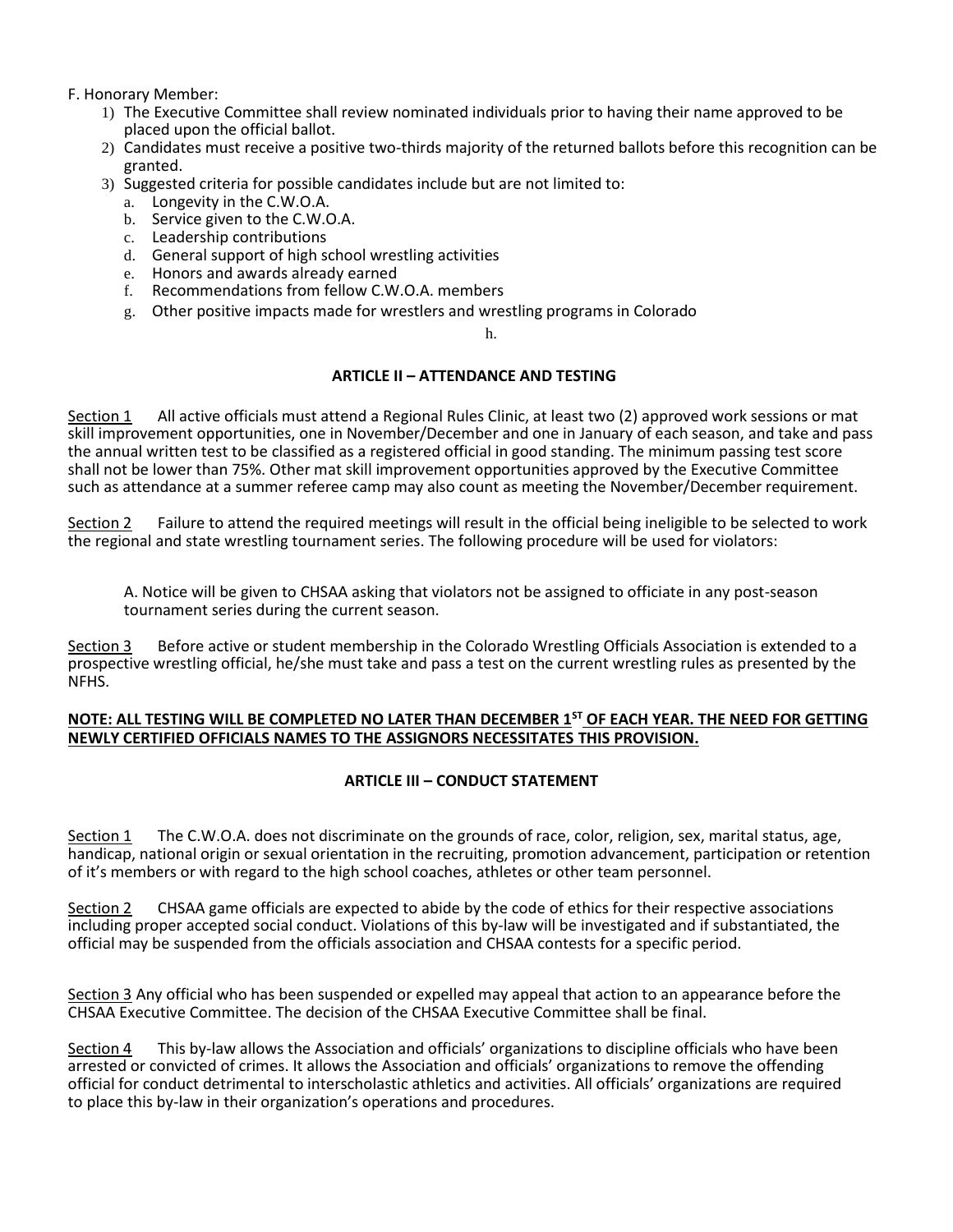Section 5 At the January 21, 1999, Board of Control meeting the board voted 54 – 0 to adopt proposal S-1- Officials Conduct. Athletic By-laws, Article 27, Rule 2760 to read:

A. Any official who has been registered by his/her parent official's group may be suspended and or banned from the CHSAA registered list of officials for a specified amount of time (including a lifetime ban) by action of the officials' organization governing board when:

1. It has been shown that the official is guilty of unethical conduct; or

2. The official refuses to promptly file reports requested by the Commissioner's office and such reports are deemed pertinent to the conduct of coach, contestant, official or school competing under the jurisdiction of the CHSAA; or

3. If the official, as an adult, has been convicted of or has pleaded "guilty" or "no contest" to any criminal charge due to conduct that adversely affects the ability or appropriateness of the official to perform officiating duties in interscholastic athletics or activities; or

4. If the official has engaged in any illegal, unethical, or immoral conduct that adversely affects the ability or appropriateness of the official to perform officiating duties in interscholastic athletics or activities; or

5. It is deemed that the official's conduct is detrimental to interscholastic athletics or activities.

Section 6 Any member that has acted, in any way, unbecoming of a wrestling official will be reviewed by the Executive Committee. If the Executive Committee rules the act to be serious, they will conduct private hearings with the official involved and take appropriate action. The Executive Committee's action will be final.

Section 7 The C.W.O.A. believes that all of its members should strive to provide a healthy, safe and appropriate environment for athletic competition. This philosophy dictates that each individual involved with the interscholastic competition be treated with respect and dignity. An integral part of a contest official's role is awareness of what behaviors or practices are considered unacceptable.

The following information identifies what is considered wrongful conduct, both on and off the contest area and said conduct is hereby discouraged and prohibited. Definitions:

A. Sexual Harassment is a form of discrimination which violates federal laws. Sexual harassment is illegal. Sexual harassment includes requests for sexual favors, sexual motivated physical contact/conduct, other verbal or physical conduct, or communication of any sexual nature.

B. Sexual Intimidation is conduct that subject individual of either gender to humiliation, embarrassment, or discomfort. Sexual intimidation can be verbal or non-verbal in nature.

C. Sexual Violence is an act of physical aggression that includes a sexual act or sexual intent. Sexual violence could include, but not limited to touching, grabbing, or patting another person's intimate body parts, or coercive sexual touching and or coercive sexual intercourse. Using force or the threat of force to engage in sexual touching or sexual intercourse, also constitutes sexual violence.

Section 8 Any person not a member of the C.W.O.A. who officiates high school wrestling matches or tournaments during a wrestling season shall not be extended C.W.O.A. membership until a period of ineligibility as determined by the Executive Committee, in cooperation with the CHSAA, has been served.

#### **ARTICLE IV – VOTING**

Section 1 Active members of C.W.O.A. in good standing shall vote upon the following items by official ballot: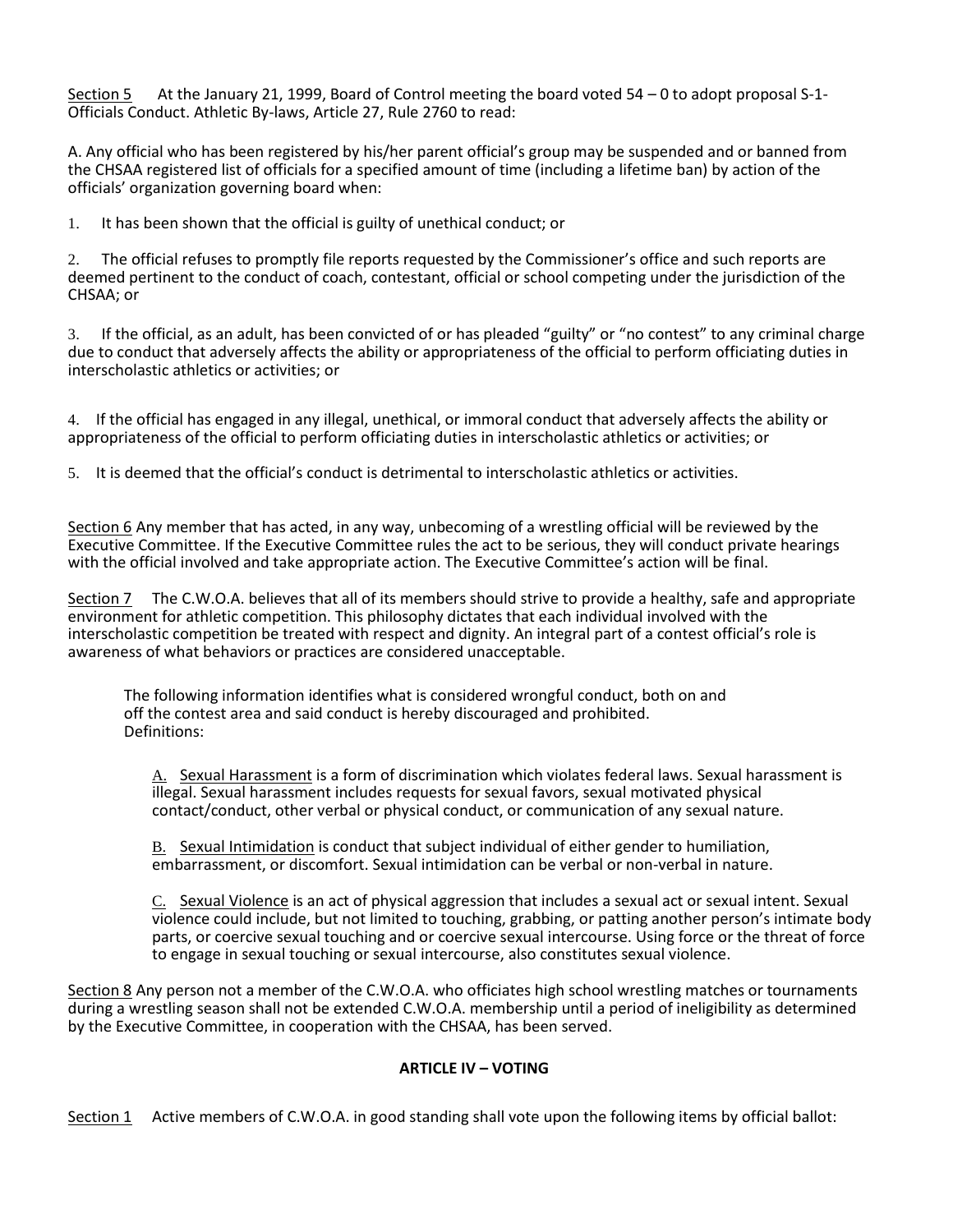- A. Vice-President,
- B. Honorary Members, and
- C. Any other matters deemed by the Executive Committee.

Section 2 A quorum shall consist of four (4) Executive Committee members. No official business of the Association can be conducted without a quorum being present. All members of the Executive Committee must be notified at least one week (7 calendar days) in advance of any called meeting.

Section 3 Any active member of the Association may propose, in writing, changes and amendments to the By-Laws. The written proposal must be received by the Executive Committee prior to June 1<sup>st</sup> or October 1<sup>st</sup> annually.

After a period of review not to exceed 180 calendar days, the Executive Committee shall act upon the proposed change/amendment. The results of any action taken by the Executive Committee shall be reported in written form to the person initiating the respective proposal. All members will be promptly advised of any amendments to these procedures and by-laws.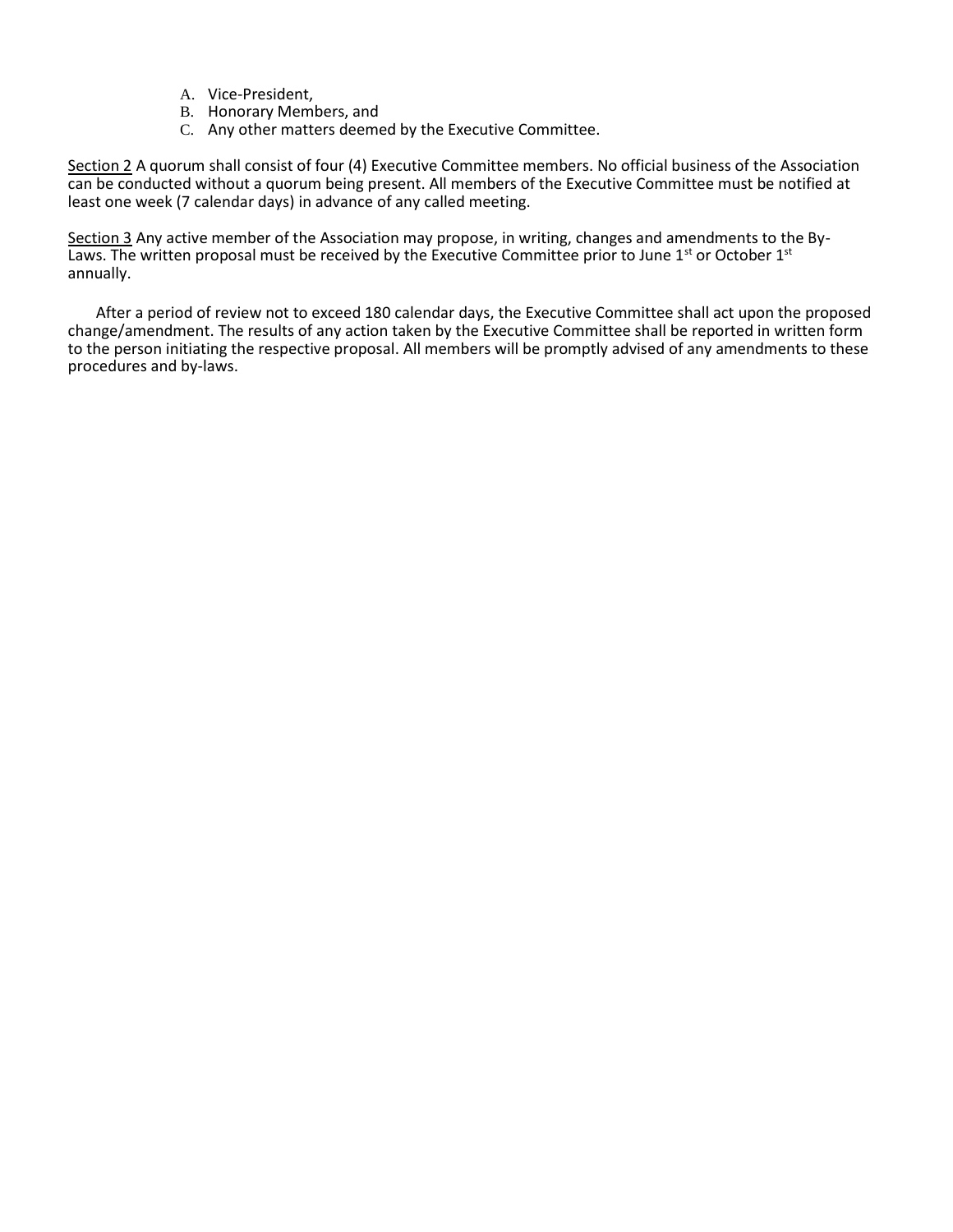# **Dealing with Fans**

This memo provides guidelines for handling unruly spectator behavior. There have been situations where the officials have made a bad situation worse by engaging in conversation with these unruly spectators.

Officials assigned to officiate a contest are responsible for the conduct of the contest. Controlling crowds and crowd reactions are not within the officials' province. That responsibility falls to game administrators. If spectators begin to interfere with the conduct of a contest; cause an official to become distracted through continual and unrelenting verbal abuse; or berate players, coaches, or officials in an unacceptable or vulgar manner, officials should stop the action, report the spectator(s) to the home school administration or the nearest uniformed security officer and ask that they be restrained or removed from the facility. If the home school administration or uniformed security is unwilling or unable to comply and the official does not believe the contest can be safely continued, the official must declare the contest ended at that point. If no game administrator is present, as is often the case at sub-varsity contests, officials may have to call on coaches or other school personnel to remove an unruly spectator.

Officials should never engage directly with spectators. Under no circumstance should an official ever confront, challenge, rebuke, or threaten a spectator, or make gestures of any kind toward a spectator before, during, or after a contest.

Officials should respond to threats and vulgarity from spectators by using the same good judgment they utilize when ruling on a key play. Locate the game administrator, uniformed security personnel, coach, or other school personnel and request that the unruly spectator be removed. Addressing the spectator directly is a no-win situation and often serves to make a bad situation worse.

In summary, officials should not deal directly with spectators, but may ask game management to deal with disruptive spectators. The game may be temporarily halted until the situation is resolved, but terminating a game because of problems with spectators must be an absolute last resort. Following the ejection of a spectator, please file an incident report with CHSAA.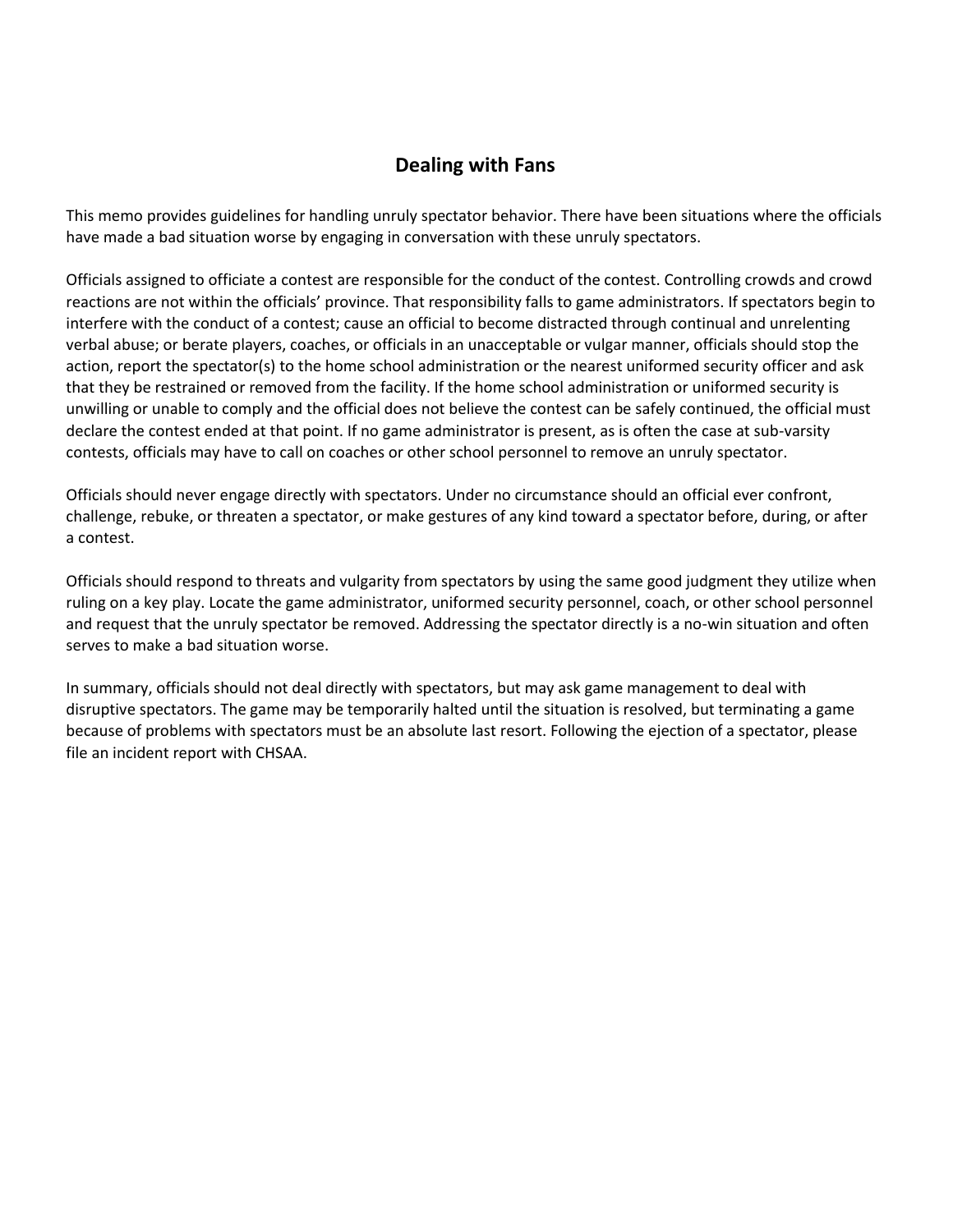## **REPORTING PLAYER/COACH EJECTIONS**

The CHSAA assesses penalties and maintains a five-year file on each school related to all aspects of conduct penalties and sportsmanship related incidents. This is done with a goal of supporting officials and maintaining the educational atmosphere of our activities. Because of penalties involved, 100 percent reporting by officials is crucial. The following must be reported in writing:

- -- Player ejections
- -- Coach ejections

-- Coach conduct penalties that do not lead to ejections: e.g., technical fouls, etc.

- -- Instances of unsportsmanlike conduct by crowds before, during or after games.
- -- Game management and facility problems that detract from the proper administration of the game.
- -- Noteworthy instances of outstanding positive sportsmanship by players, coaches, crowds.
- -- Because of the severe penalties involved, be sure that the offense warrants the penalty. NEVER

contact a coach or the CHSAA following the game to reverse your decision.

#### **PROCEDURES**

In an effort to provide proper accountability with the administration of CHSAA member schools and their support for exemplary sportsmanship, officials are to follow these procedures when it becomes necessary to eject a participant or member of the coaching staff from a game. Needless to say, we urge preventative measures.

#### **PLAYER:** (Please include ALL requested information)

If it becomes necessary for an official to eject a player from a high school game, the following procedure is to be followed:

- 1. Indicate to the player they are being ejected from the game.
- 2. Notify the official scorekeeper of the game of the ejection and have a notation placed in the record (scorebook) book.
- 3. Notify the coach of the ejection and the reason for the ejection.
- 4. Notify the school administrator at the site.
- 5. Call the school Athletic Director on the next school day.
- 6. Notify the CHSAA immediately, in writing (include the following):
	- a. The name of the schools competing and level of competition
	- b. The site and date of the game
	- c. The name of the player ejected
	- d. The school they represent
	- e. The reason for the ejection
	- f. Notify CHSAA office by 8 AM the next business day: Office (303) 344-5050, fax your written report to (303) 367-4101, or e-mail to Theresa [Muniz:tmuniz@chsaa.org](ftp://Muniz:tmuniz@chsaa.org/)

Do not attempt to interpret the CHSAA regulations to the coach or coaches involved.

# **COACH:** (Please include ALL requested information)

If it becomes necessary for an official to eject a coach from a high school contest, the following procedure is to be followed:

1. Notify the coach of his/her ejection and ask that he/she remove him/herself from the playing area immediately.

2. Notify the CHSAA immediately, in writing (include the following information):

- a. The name of the schools competing and level of competition
- b. The site and date of the game
- c. The name of the coach ejected
- d. The school he/she represents
- e. The reason for the ejection

4. If the head coach is ejected, ask the administrator in charge to identify the coach who is now in charge. A game shall be forfeited if there is not a certified person available to serve as coach. Do not attempt to interpret the CHSAA policy pertaining to the ejection of coaches.

Once your immediate information is received by the CHSAA, the office will work with school administration on the prescribed corrective action with player and/or member of the coaching staff.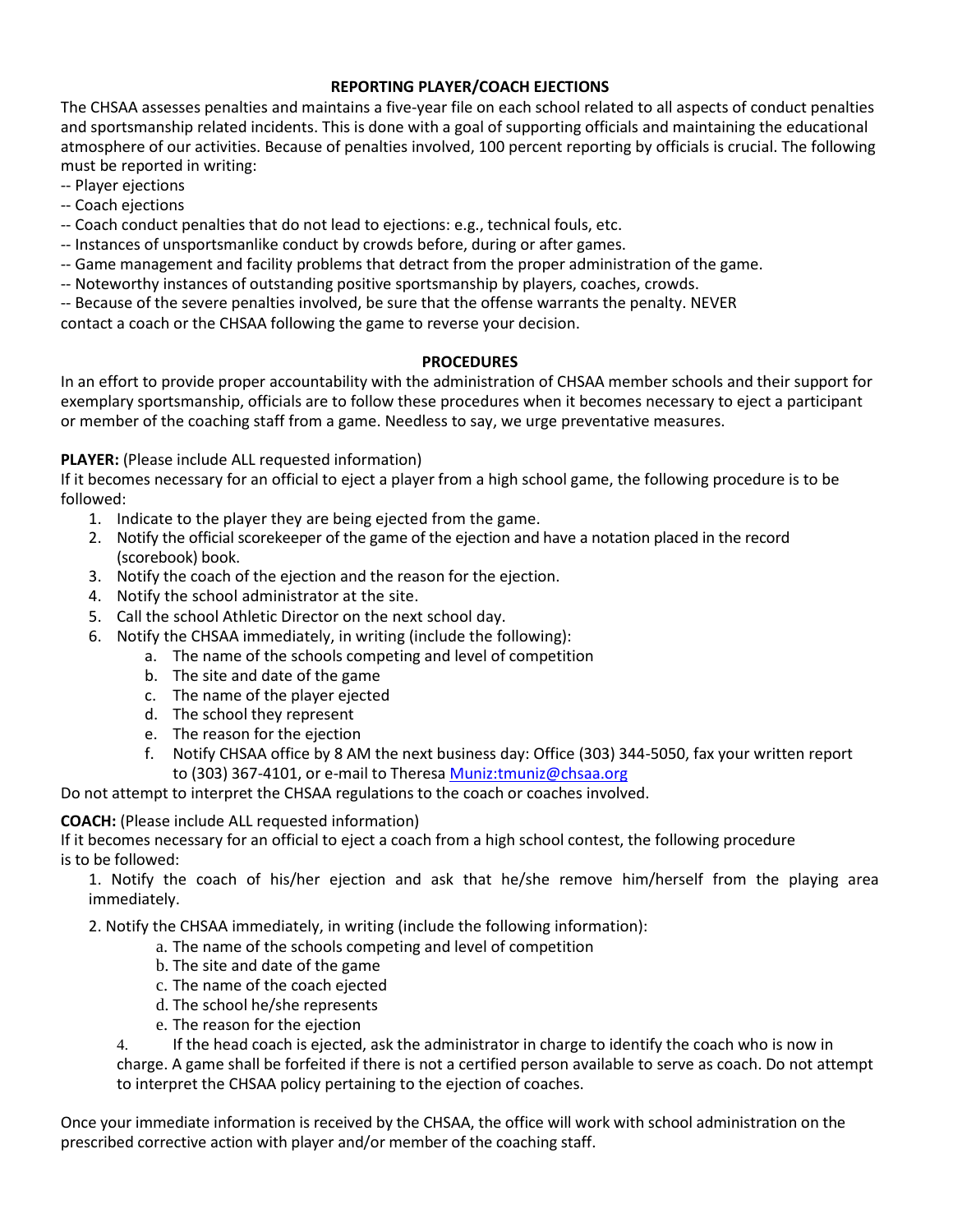# **Liability and Accident Insurance Coverage and Procedures**

National Federation of High School Associations Officials

Coverage Summary

## **General Liability Insurance**

Carrier: Everest National Insurance Company Aggregate Limit: \$5,000,000 Products-Completed Operations Aggregate Limit: \$5,000,000 Each Occurrence Limit: \$2,000,000 Personal and Advertising Injury Limit: \$2,000,000 Damage to Premises Rented to You: \$300,000 Premises Medical Payments: \$5,000 Sexual Abuse & Molestation – Each Occurrence: \$1,000,000 Sexual Abuse & Molestation – Aggregate: \$2,000,000 Participant Legal Liability: \$2,000,000 Crisis Response – Each Event/Aggregate: \$25,000

# **Accident Insurance**

Carrier: Hartford Life and Accident Insurance Company Accident Medical Expense Benefit

Maximum Benefit: \$50,000 Deductible: \$250 Heart & Circulatory Maximum Benefit: \$2,500 Malfunction Benefit: 10% Physical Therapy/Chiropractic – per Visit: \$50 Physical Therapy/Chiropractic – Maximum per Injury: \$2,000 Durable Medical Equipment – Maximum per Injury: \$1,000 Outpatient Prescriptions – Maximums per Injury: \$1,000

Dental Maximum Limit: Included In Medical Max Accidental Death & Dismemberment Benefit: \$2,500

# **Covered Activities**

Insured persons are covered during:

- Officiating duties during a regularly scheduled sports or activity competition
- Sport or activity must be recognized in that state by the member state high school association
- Officiating duties including chain crews and attending officiating camps, clinics and meetings
- Coverage is extended to youth, recreational and college officiating, however, the sport must be recognized by the state high school association
- Premises owned, leased or borrowed by the policyholder
- Direct travel to and from a covered activity

# **Claim, Certificate of Insurance and Detailed Coverage Information Contact:**

Dissinger Reed 8700 Indian Creek Parkway, Suite 320 Overland Park, KS 66210 Phone: 800-386-9183 or 913-491-6385 Fax: 913-491-0527 [email:](mailto:info@dissingerreed.com) info@dissingerreed.com [www.dissingerreed.com/nfhs](http://www.dissingerreed.com/nfhs)



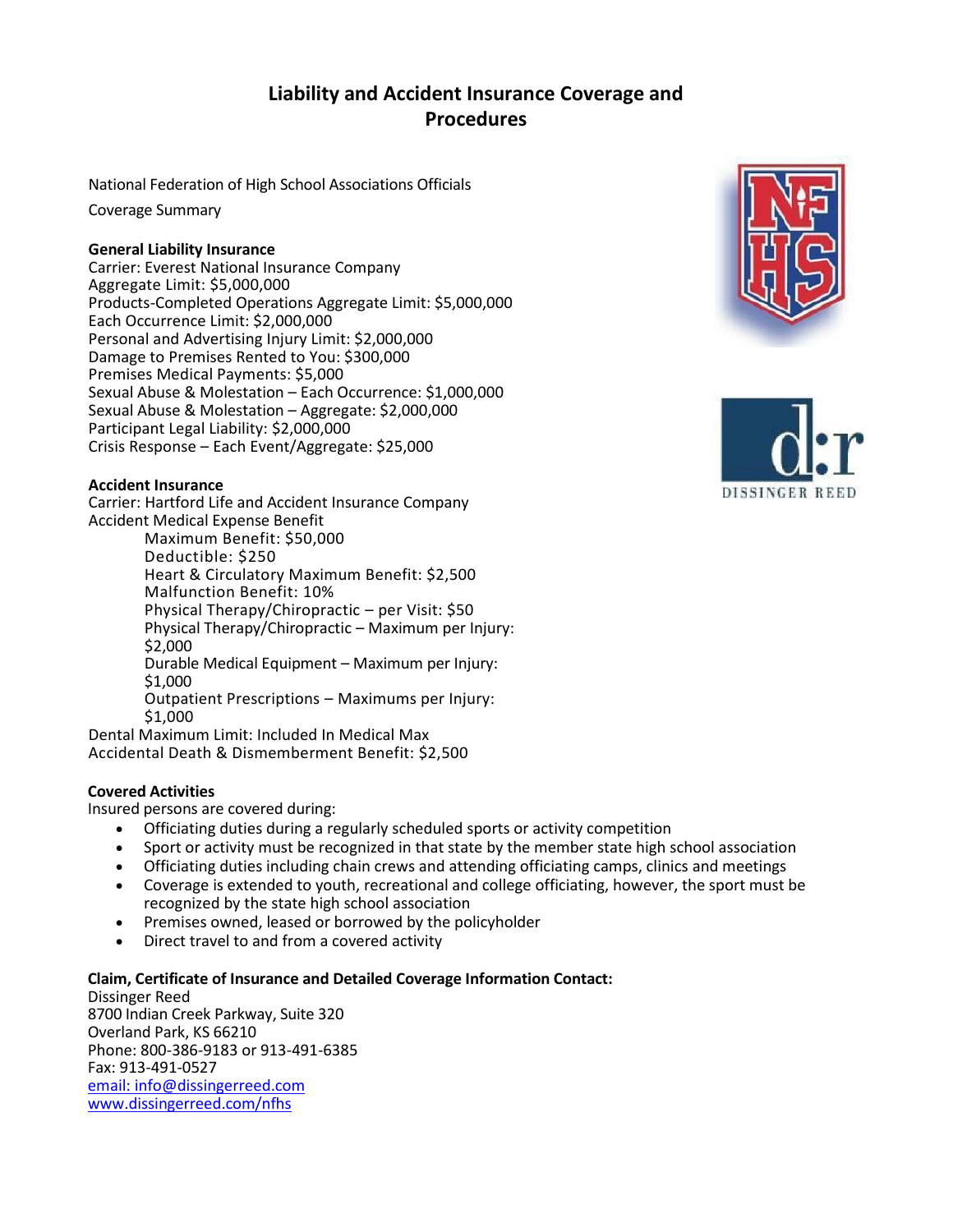

# **CODE OF ETHICS**

#### **EACH OFFICIAL SHALL:**

Maintain the best physical condition possible. Have a thorough knowledge of the rules and officiating mechanics. Use the accepted standardized signals. Strive for consistency and control throughout the match. Strive to carry out the assignment in accordance with accepted techniques. Always wear the official uniform. Accept matches only by official contract. Report to the match site in sufficient time to handle all of the pre-meet duties Leave the match site immediately after match. Avoid any controversy concerning other officials.

#### **OBLIGATIONS OF COMPETING SCHOOLS**

Provide a proper dressing area away from the competing schools.

Assume responsibility for crowd control.

Provide qualified timers and scorers.

Assume responsibility for the sportsmanlike conduct of the coaches and wrestlers

Cooperate with the officials' association in matter of contracts, use of members, payment of fees, etc.

#### **EQUAL OPPORTUNITY**

The CWOA. does not discriminate on the grounds of race, color, religion, sex, marital status, age, handicap or national origin in the recruiting, promotion, advancement, participation or retention of its members or with regard to the high school coaches, athletes and team personnel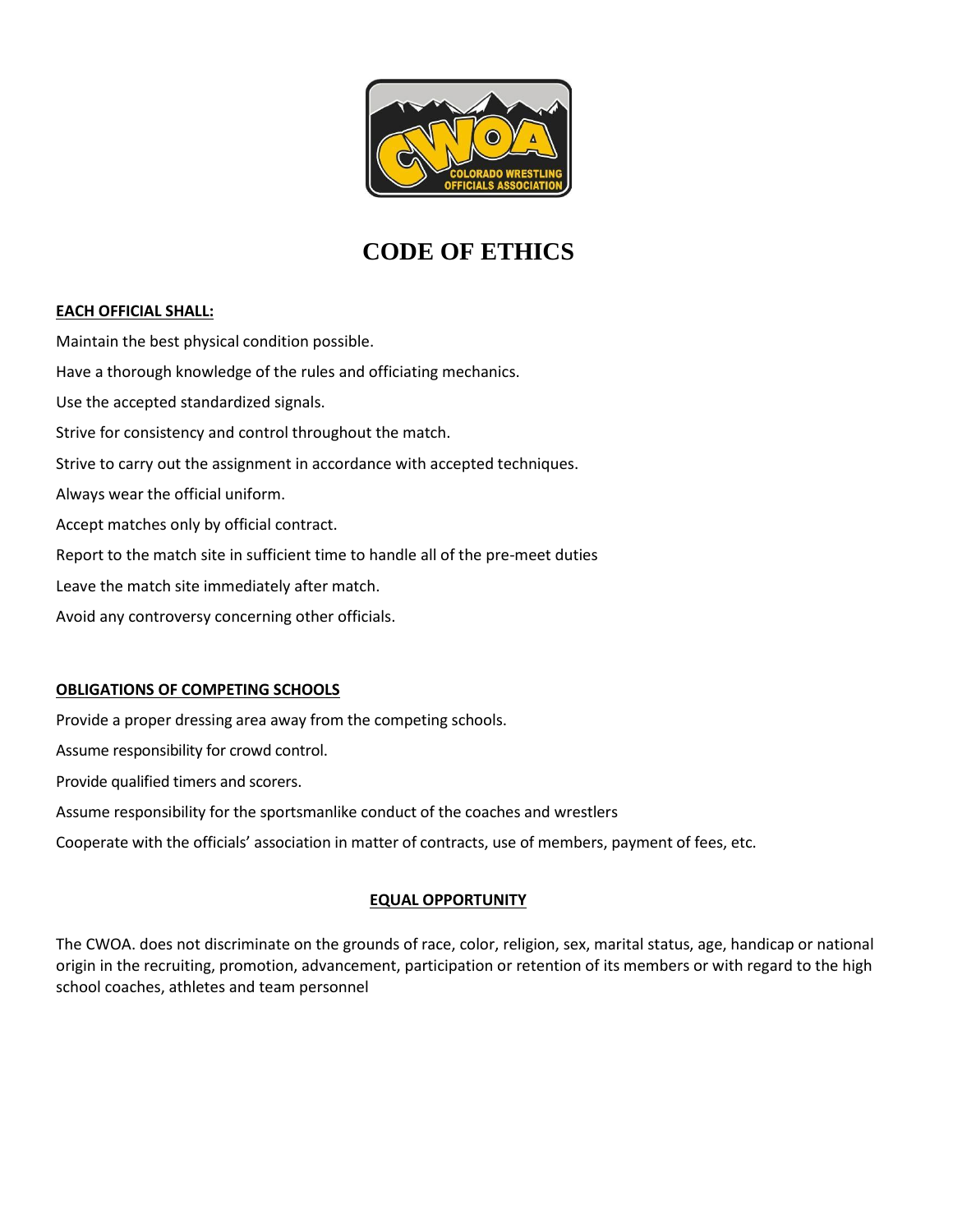# **Login Instructions - ArbiterSports**

#### Logging On: [www.ArbiterSports.com](http://www.arbitersports.com/)

Type in the e-mail address you supplied to CHSAA, then type in your password. Your initial password will be your last name.

Once you log on you may be invited to join one or more organizations. This may also be done from any page by clicking the 'Switch Views' button. If you want to join an organization that is not listed here, contact the CHSAA.

For many of you there will be multiple "Organization Name" or "Types" in the "Switch Views" drop down menu. The "Switch Views" menu will show the following "Types" for many members.

| ID     | <b>Organization Name</b> | Type        |
|--------|--------------------------|-------------|
| 103373 | <b>CHSAA Main</b>        | Central Hub |
| 104528 | CHSAA Wr                 | Official    |
| 105401 | <b>NFHS</b>              | Official    |
| 105775 | ASO                      | Official    |

#### **Setting up Your Account:**

Click the "Profile" tab to enter the Official's User Information. Here is where the official can update or change user information.

#### **Blocking Dates:**

Click the "Block" tab for blocking dates.

Select the Month you want to block dates for – you will find this option to select on the right hand of the screen right below the Date Range box.

Then choose under "Action" what type of block you would like to do – "Block All Day", "Block Part Day", or "Clear Blocks".

#### **Accepting Assignments:**

Click to accept or decline assignments

Note: clicking on the site will display the site's contact information and permit display of a map of the site location.

After 'submit' the accepted game displays the date it was accepted and the declined game has been removed.

#### **CHSAA BACKGROUND INVESTIGATION PROCEDURES In ArbiterSports**

Log into ArbiterSports, and sign into "Organization Name" 103373 CHSAA Main - Central Hub. Select the "Background". See if you have a "Completed Registration" on file within the last 3 years. For example, a Background Check dated 2016 or sooner is still covered through the 2018 season. Any checks dated prior to 2016, or those without any dates listed, are due for a new Background Check in the 2018 season.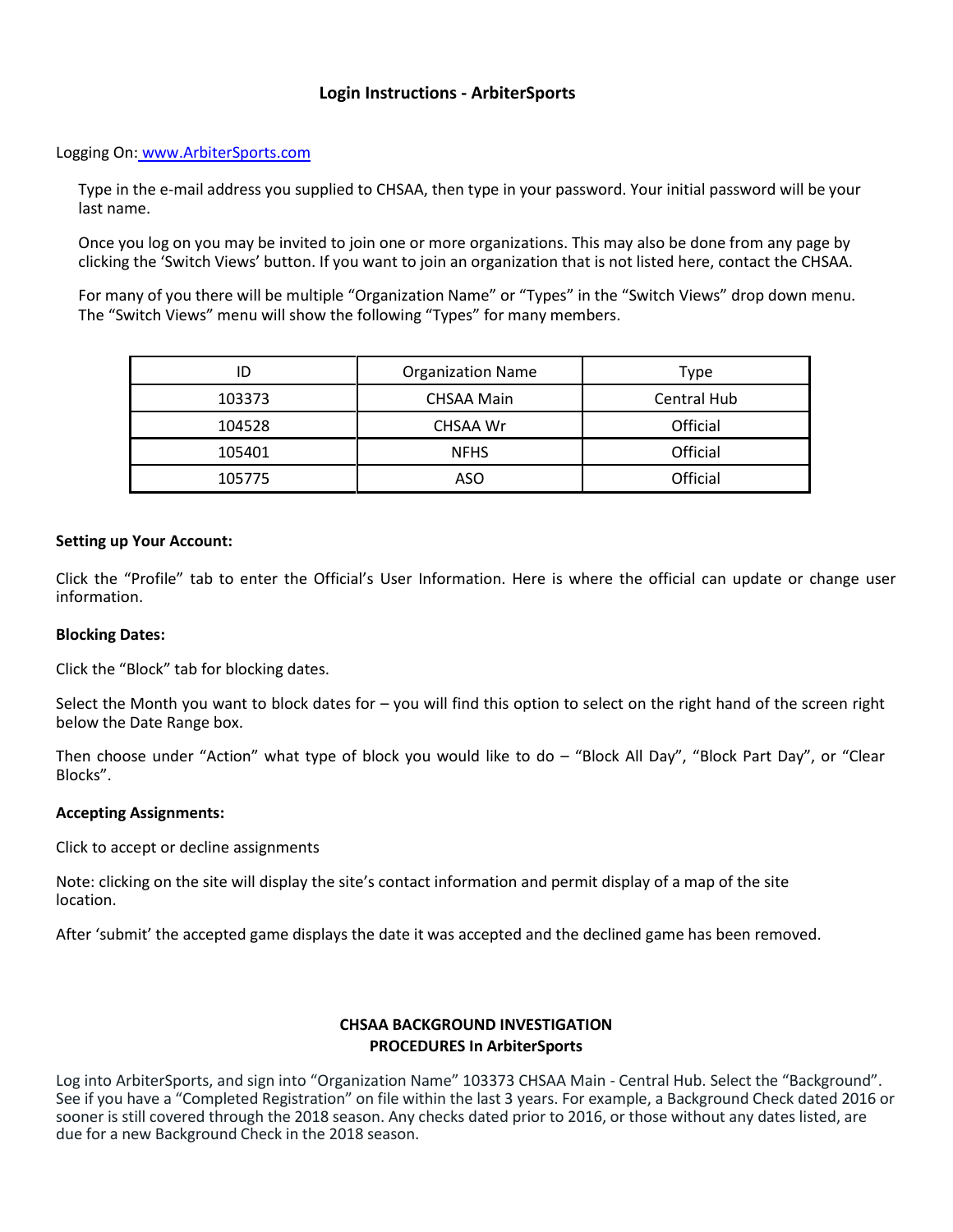If you need a Background Check, follow all the screens' directions. The first screen is personal information, make sure you answer ALL the questions. Birth date and Social Security must match exactly. The next page is for consent. You must scroll all way to the bottom and give consent every time it asks for you to in order for CHSAA to run the background check. The final step is payment of \$10.00.

The only Background Check that will be accepted is in ArbiterSports, please do not pay for an outside background check. If you do not have access to account 103372 it is because you have not registered in you sport account. If you need help, contact Monica Tillman [\(mtillman@chsaa.org\)](mailto:mtillman@chsaa.org).

#### **Login Instructions – RefPay Integration**

#### **What is RefPay?**

## **A system where schools, conferences and officials' associations transfer funds electronically. The most common use will be for schools and associations to pay officials' game fees.**

**NOTE**: If you believe you have a RefPay account but need to check to see if it is linked to ArbiterSports:

#### **Create Sign-in Information**

Select a username, password, and four-digit security key as your RefPay sign-in information.

Your email address is acceptable as your username in case you would like to keep your ArbiterSports and RefPay signins the same.

If you have an ArbiterSports account, be sure to select "Yes." You will then be provided with the ArbiterSports Account Details box. Enter your ArbiterSports account information to link it to your RefPay account.

#### **Agree to Terms and Conditions**

To see the Terms and Conditions, click "View." After reviewing, select *"I Agree to these Terms & Conditions."*

At this point your RefPay account is created.

Sign into ArbiterSports to make sure your RefPay account is linked to ArbiterSports.

**NOTE:** You cannot be paid thru RefPay until you link your RefPay account to your ArbiterSports

#### account! **Checking ArbiterSports/RefPay Integration**

If you entered your ArbiterSports sign-in information correctly while creating your RefPay account, you should see your account number and balance under the PAYMENTS Tab.

#### **Linking RefPay to an Existing or New ArbiterSports Account**

If your account number and balance are not in view, enter your RefPay username and click the green plus sign. You will need to repeat this step for any new groups you join.

#### **Accessing Account Information from Within ArbiterSports**

Your RefPay Account Number (randomly created) will be displayed.

Enter your four-digit security key.

Check the Arbiter group numbers for which you want to receive RefPay payments,

Then click the blue disk.

#### **Account Balance Information**

You will now see your RefPay account number shown for each group you selected and your account balance (which will always be \$0.00 initially). You may check this screen for your account balance at any time, but you must sign into [refpay.com](http://refpay.com/) to actually receive funds that have been made available as pay. The RefPay logo on this screen will take you to th[e refpay.com](http://refpay.com/) sign-in page.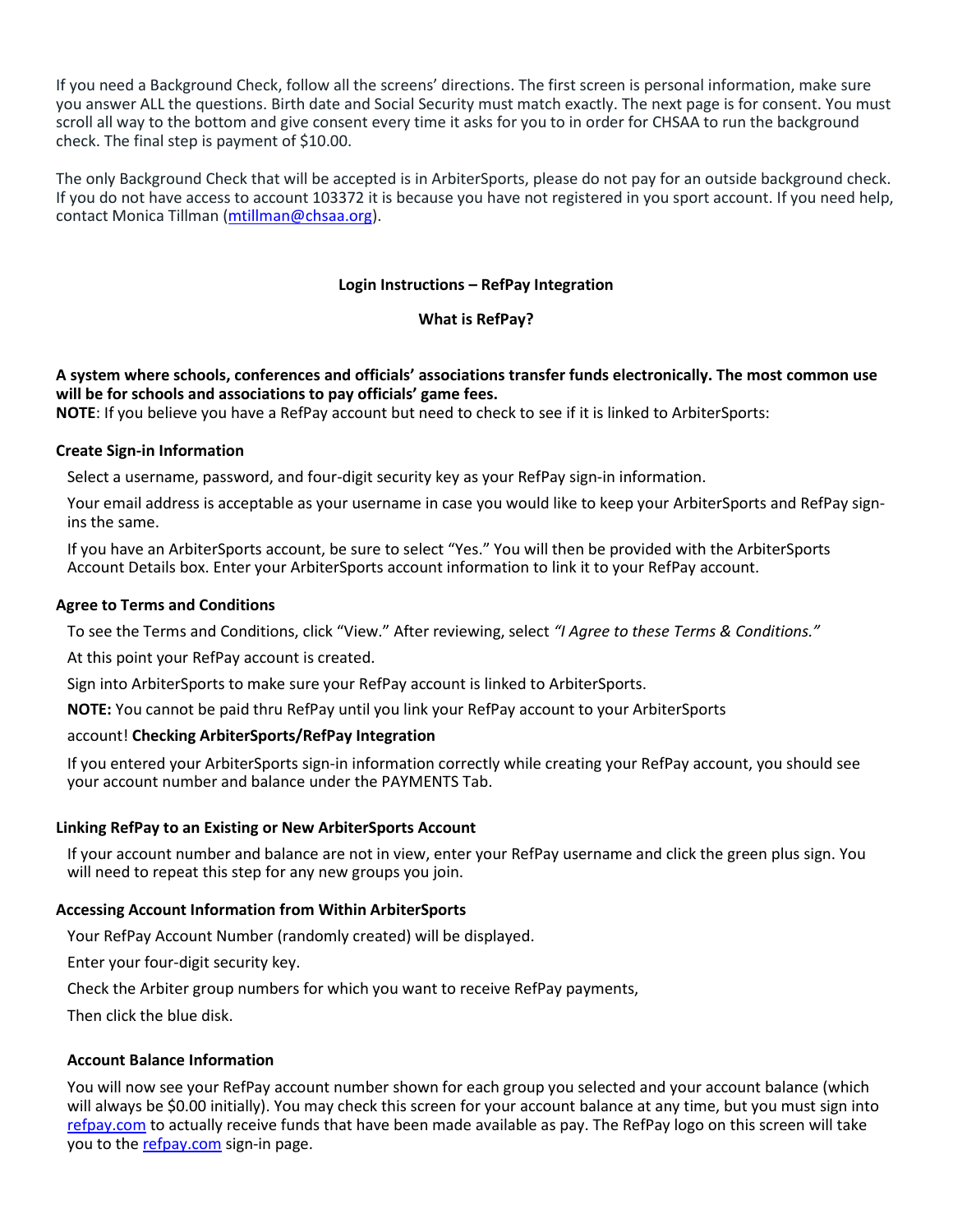#### **RefPay Accounts Page**

When a school or association makes a payment, you can sign into [www.refpay.com](http://www.refpay.com/) to review your new balance**RefPay Reports**

Reports provides payment details for easy reference.

#### **Fund Transfer Versatility**

Receiving RefPay funds in any of three ways from the "Transfers" menu:

- ~ To Back Account (EFT) Direct Deposit (Free)
- ~ To RefPay Debit Card (Free)
- $\sim$  By Check (\$3.00 fee)

You can also send money via RefPay to other officials or schools; for instance, when you received pay for a game someone else worked.

**Security, RefPay is designed to protect your data. Our 128-bit encrypted website uses the same technology as most online banks. ArbiterSports employee access to RefPay information is completely restricted and all accounts are audited daily. RefPay funds are kept in an FDIC -insured account with a fully-accredited and trusted local bank.**

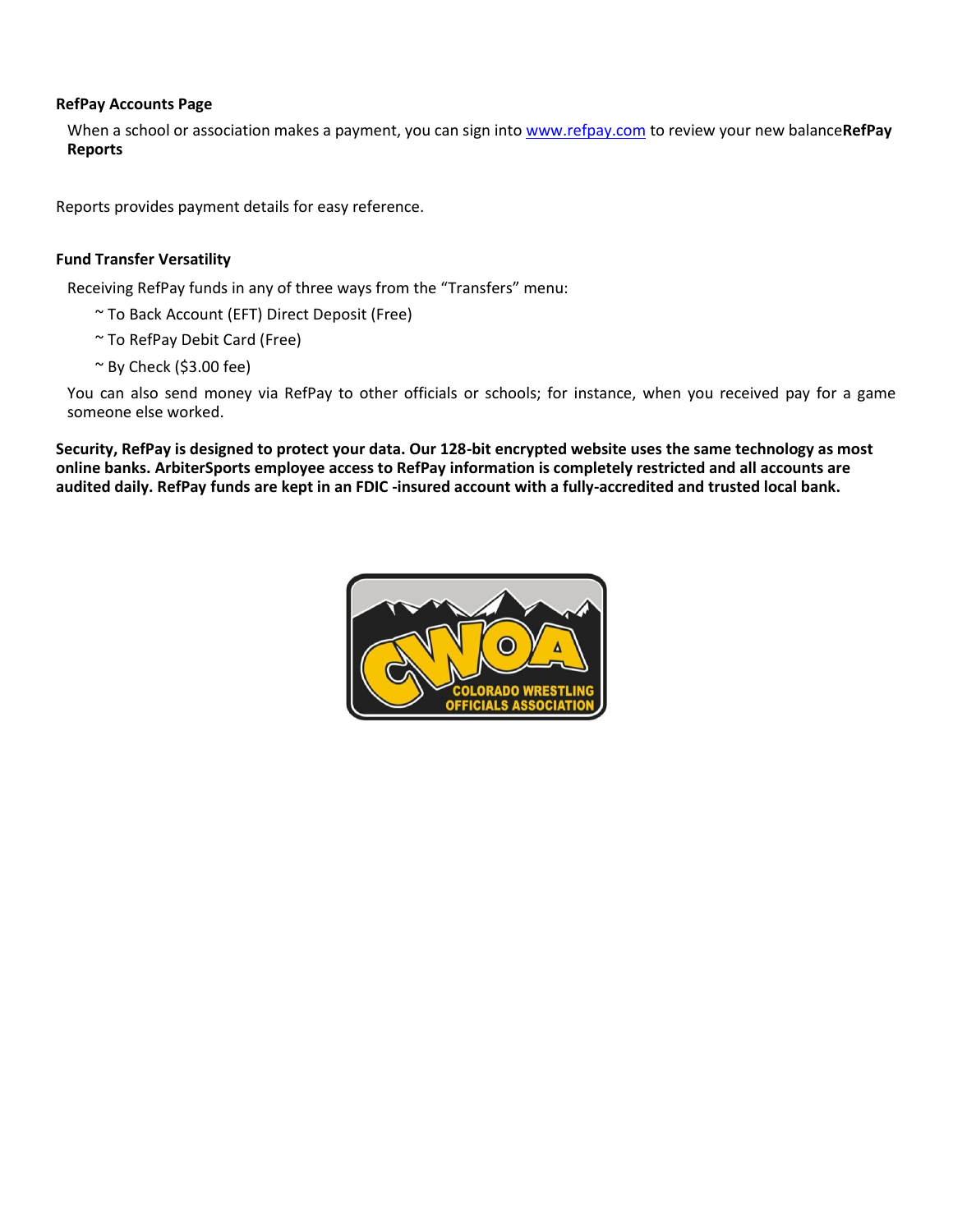

# *CWOA Area Designation*